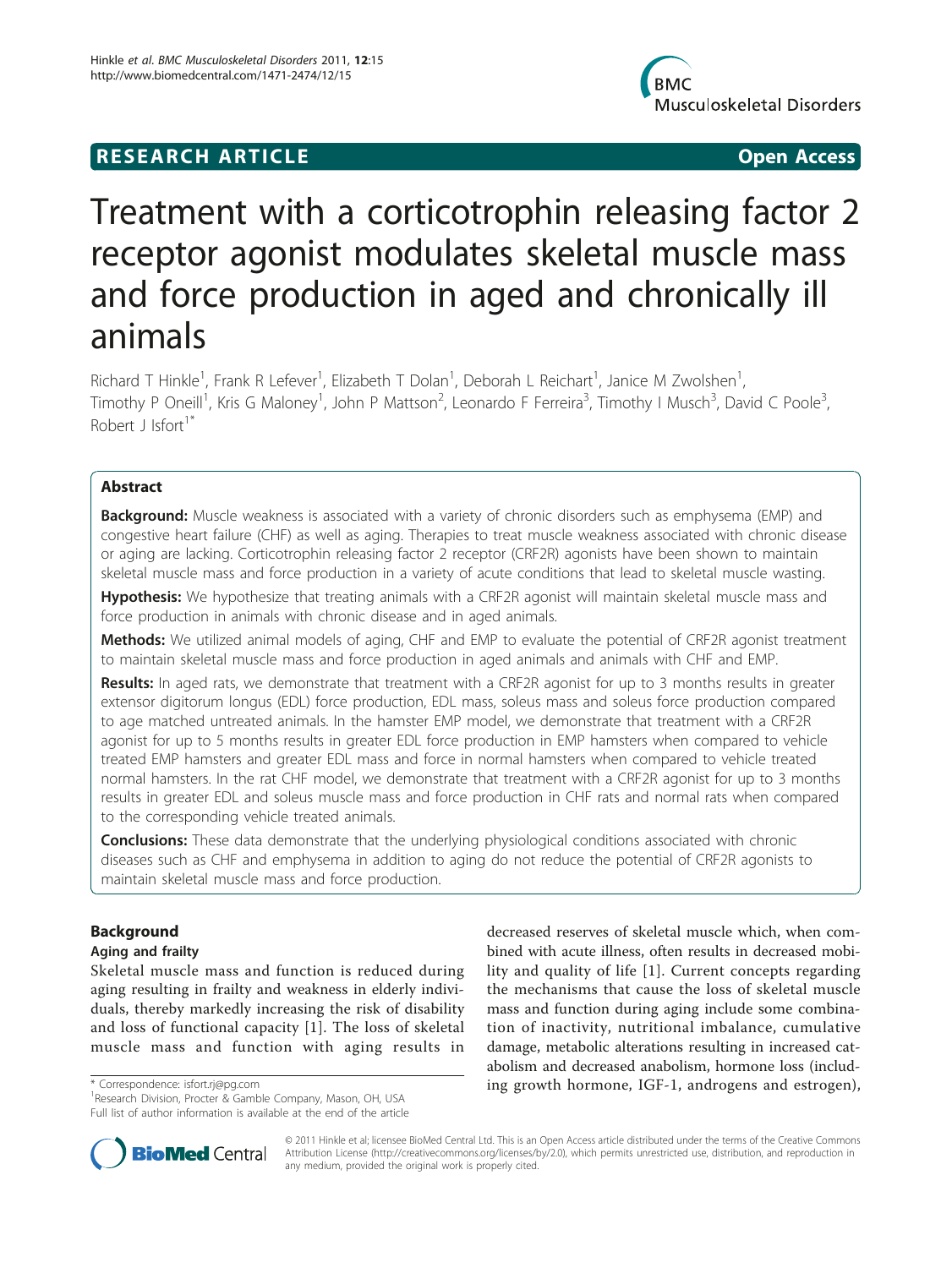increased levels of cachectic cytokines and loss of muscle regeneration potential [[2-8](#page-9-0)].

Animals as well as humans suffer from aging related loss of skeletal muscle function. Several animal models of aging related muscle loss exist, with one of the most studied models being the 24 month old aging rat model [[9](#page-9-0)-[15](#page-9-0)]. Aging F344 rats demonstrate many of the hallmarks of human aging related muscle loss and have been used to evaluate the potential of several compounds, including beta adrenergic agonists and ACE inhibitors, to prevent or reverse aging related muscle loss [\[10,12-14,16](#page-9-0)-[19](#page-9-0)].

#### Emphysema and Muscle Function

Chronic hypercapnia is associated with a poor prognosis in patients afflicted with chronic obstructive pulmonary disease (COPD) [[20,21\]](#page-9-0). The mechanisms leading to chronic hypercapnia are not fully known although it is believed that inspiratory muscle fatigue and/or weakness leads to  $CO<sub>2</sub>$  retention and ultimately respiratory failure. Indeed, Roussos demonstrated that hypercapnic COPD patients reach a critical zone of fatigue by requiring 2-3 times the transdiaphragmatic pressure that normocapnic patients produce during breathing at rest [\[22\]](#page-9-0). In COPD patients, respiratory muscle weakness and diaphragm fiber atrophy decreases respiratory muscle reserves increasing muscle fatigability/weakness thereby predisposing the patient to chronic hypercapnia [[23\]](#page-9-0). The changes in diaphragm muscle that occur during EMP include muscle fiber shortening by loss of sarcomeres in series [[24,25](#page-9-0)], increase in cross-sectional area of type I and II fibers [[26,27\]](#page-9-0), atrophy [[28,29](#page-9-0)] and loss of oxidative enzyme capacity [[30\]](#page-9-0). While the adaptive changes in diaphragm muscle are complex, ultimately EMP augments the energetic requirements of respiratory muscles which, concomitant with EMP-induced reductions in muscle mass, contributes to diaphragm weakness, increased fatigability and overall dysfunction.

In EMP, the diaphragm is not the only skeletal muscle to develop weakness. In humans and animals with EMP, changes in peripheral skeletal muscles have been described including atrophy [[27](#page-9-0),[31\]](#page-9-0), reduced myocyte cross-sectional area [[27,31](#page-9-0)], loss of type IIB fibers [[27](#page-9-0)], increased fatigability [[32](#page-9-0),[33\]](#page-9-0), lipofuscin inclusions [\[33](#page-9-0)] and increased antioxidant enzyme levels [[33\]](#page-9-0). Thus in EMP, overall skeletal muscle function is altered and therapies with the potential to improve skeletal muscle function may have beneficial effects.

#### CHF and muscle wasting

Skeletal muscle wasting associated with congestive heart failure is part of a general wasting syndrome associated with CHF known as cardiac cachexia [[34](#page-9-0)]. Cardiac cachexia typically affects about 20% of CHF patients with the cachectic CHF patients showing reduced muscle mass and strength resulting in reduced exercise capacity and impaired activities of daily living when compared to noncachectic CHF patients [[34\]](#page-9-0). The mechanism(s) responsible for CHF associated skeletal muscle wasting are at present unknown although it has been proposed that alterations in catabolic cytokines/ hormones such as TNF- $\alpha$ , IL-6 and cortisol result in CHF mediate skeletal muscle wasting [[34-36\]](#page-9-0). In order to study CHF associated skeletal muscle wasting, rodent CHF models have been extensively utilized with one of the most relevant model being the experimental infarct model [[37-](#page-9-0)[45](#page-10-0)]. Clinical and animal studies have demonstrated that various pharmacological agents such as human growth hormone, angiotensin II receptor antagonists and ghrelin can reduce the level of muscle wasting associated with CHF [[37-](#page-9-0)[39\]](#page-10-0). Thus, pharmacologicallyinduced increases in skeletal muscle mass and strength in CHF patients with skeletal muscle wasting may improve skeletal muscle strength and function.

## CRF2R activation and muscle function

Recently, we have demonstrated that activation of the CRF2R reduces acute skeletal muscle atrophy resulting from disuse, nerve damage, corticosteroid treatment and causes hypertrophy of non-atrophying skeletal muscle in healthy animals [\[46](#page-10-0)-[48](#page-10-0)]. CRF2R activation also reduces skeletal muscle wasting associated with two chronic disease conditions, cancer and muscular dystrophy [[49-51](#page-10-0)]. We have not yet investigated if activation of the CRF2R will maintain skeletal muscle mass and force production in animals that have an underlying chronic condition that results in muscle wasting. Therefore, we have utilized the aging rat model, the emphysematous hamster model and the rat CHF model to determine if activation of the CRF2R will maintain skeletal muscle mass and force production in chronically ill and aged animals. The results of these investigations are presented in this report.

## Methods

The CRF2R selective agonist PG873637 was synthesized at Procter & Gamble as described previously [[52\]](#page-10-0). Twenty eight day rat osmotic minipumps were purchased from Alza Corporation (Palo Alto, CA). PG873637 was administered using twenty eight day osmotic minipumps at a dose of 100 ug/kg/d, which we have shown provides maximal CRF2R agonist activity over the 28 day dosing period (unpublished data). All animal studies described in this report were conducted in compliance with the US Animal Welfare Act, the rules and regulations of the State of Ohio Departments of Health, Procter & Gamble's policy on research involving animals with strict oversight for care and welfare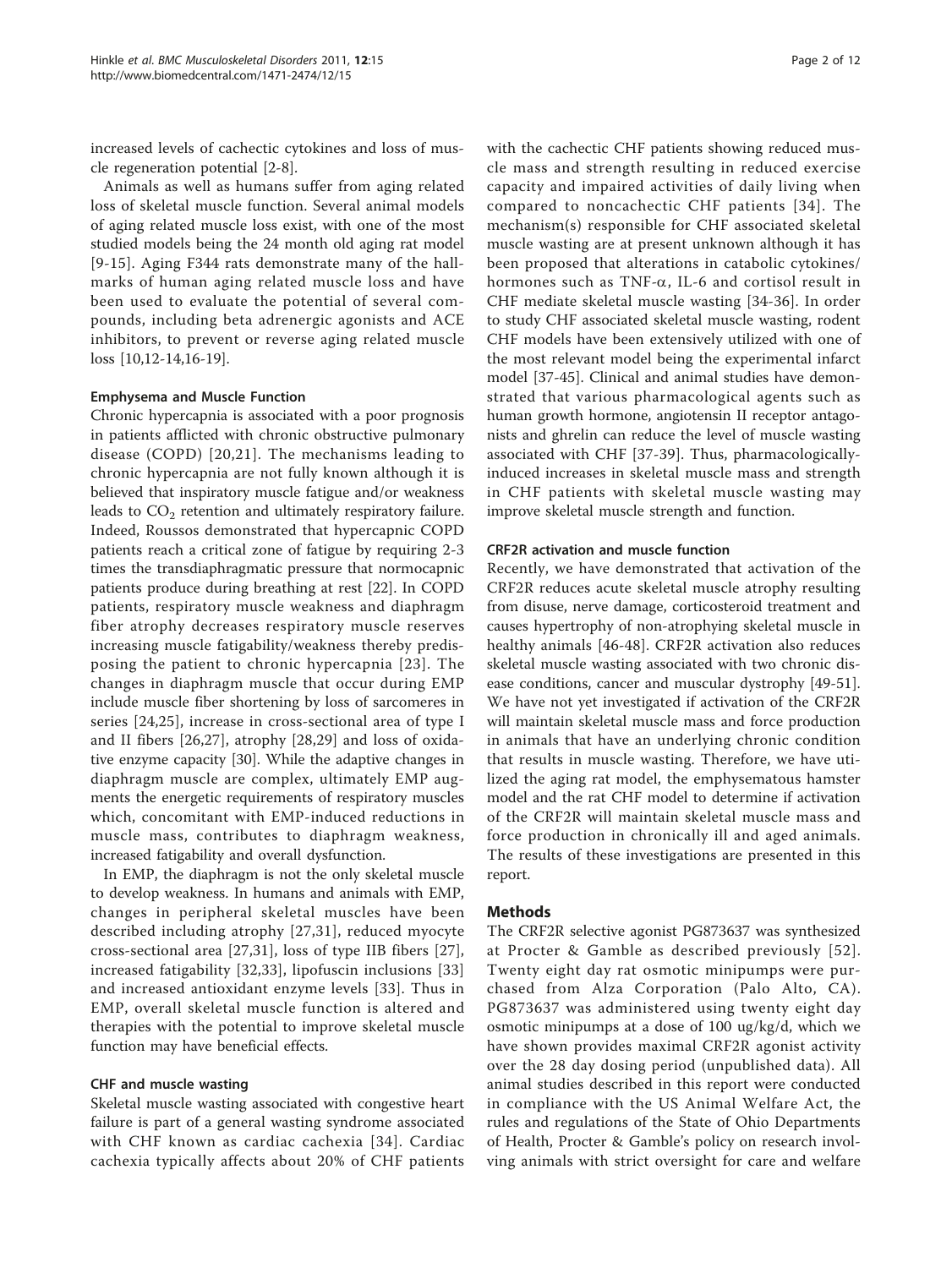and were approved by the Procter & Gamble Institutional Animal Care and Use Committee. In addition, the protocols used in the hamster emphysema studies were approved by the Gustavus Adolphus College and the Kansas State University Institutional Animal Care and Use Committees. In all respects, they conform to the Guide for the Care and Use of Laboratory Animals published by the US National Institutes of Health (NIH Publication No. 8523, revised 1985).

## Aging rat model

Between 8 (time 0 and 1 month treatment) and 16 (3 months treatment) 24 month old F344 female rats per treatment group, purchased from the Harlan (Indianapolis, IN), were double-housed and acclimatized to the conditions of the facility for approximately 1 week before use. Rats had access to lab chow and water ad libitum and were subjected to standard conditions of humidity, temperature and a 12 hour light cycle. Rats were divided into five treatment groups: Time 0 - 24 months old rats prior to treatment; 1 month vehicle - 24 month old rats at initiation of treatment and treated with vehicle for 1 month (25 months old at time of harvest); 1 month PG873637 - 24 month old rats at initiation of treatment and treated with 100 ug/kg/day PG873637 for 1 month (25 months old at time of harvest); 3 month vehicle - 24 month old rats at initiation of treatment and treated with vehicle for 3 months (27 months old at time of harvest); 3 month PG873637 - 24 month old rats at initiation of treatment and treated with 100 ug/kg/day PG873637 for 3 months (27 months old at time of harvest). A larger number of rats were included in the 3 month treatment group (compared to time 0 and 1 month) since loss of rats due to their extreme age was anticipated. Rats were anesthetized with isoflurane and Alza 28-day rat minipumps containing either vehicle or PG873637 were implanted subcutaneously in the midscapular region of the back. Pumps were replaced every 28 days until the end of the study. At the specified times, rats were sacrificed and leg muscles were removed and evaluated.

## Hamster emphysema model

Male 3 month old Syrian Golden hamsters (120-130 g) were purchased from Harlan (Indianapolis, IN) and were housed using standard conditions including ad libitum access to lab chow/water, standard conditions of humidity/temperature and a 12 hour light cycle. Hamsters were divided randomly into sham ( $n = 14$ ) and emphysema (EMP) conditions ( $n = 24$ ). Under deep ketamine/xylazine anesthesia (150/7.5 mg/kg im), either saline (0.3 ml/100 g body wt) (Sham) or porcine elastase (25 IU/100 g body wt in 0.3 ml of normal saline, Sigma Chemical, St. Louis, MO) (EMP) was instilled intratracheally as described previously (Mattson and Poole, 1998). Four months following instillation, hamsters were assigned randomly to the following experimental groups: (6 Sham-Vehicle + 13 EMP-Vehicle) + (6 Sham-Treatment + 12 EMP-Treatment). The CRF2R selective agonist (PG873637) (Treatment) or physiological saline (Vehicle) was delivered (100 μg/kg/d) via 28 day osmotic mini-pumps implanted in the midscapular region starting at month 4 and changed monthly for 5 months. Following 5 months of treatment, the lungs, heart, costal diaphragm and EDL muscle were removed and evaluated. To determine disease severity, a saline displacement technique was used to measure excised lung volume and the right ventricle (RV) was dissected and weighed as described previously [\[53](#page-10-0)].

## Rat CHF model

## Myocardial infarction (MI) surgery

Surgically-induced myocardial infarctions were performed as described previously [[54\]](#page-10-0). Male 3 month old Lewis rats were purchased from the Charles River Laboratories and double-housed and acclimatized to the conditions of the facility for approximately 1 week before use. Rats had access to lab chow and water ad libitum and were subjected to standard conditions of humidity, temperature and a 12 hour light cycle. Rats were administered an injection of an analgesic [buprenorphine, 0.05 mg/kg, intramuscular (im)] and an antibiotic (amoxicillin, 125 mg/kg, sc) prior to surgery. Rats were then anesthetized with 2-5% isoflurane. Once anesthetized, an endotracheal tube was placed in the trachea of each rat and a respirator used to mechanically ventilate the rat and control the flow of isoflurane. Next, electrocardiogram (ECG) electrodes were attached and the ECG monitored. Animals were then injected with lidocaine 2% (0.1 ml/rat, im) to stabilize heart rhythm. The surgical site was prepared by shaving the left thoracic area, disinfecting the skin with surgical scrub, and wiping with 70% isopropanol. A left thoracotomy was performed at the fifth intercostal space to the left of the sternum, the heart carefully exposed, the pericardium opened, and the left anterior descending coronary artery (LAD) located. One or more 5-0 ligatures were permanently tied around the LAD, and the heart replaced in the chest. The heart rate and rhythm was monitored for approximately 10 minutes, and supplemental lidocaine administered as needed. Once cardiac rhythm stabilized, the lungs were maximally inflated and the incision closed with suture. Mechanical ventilation was discontinued when the animal was able to breathe unassisted. The endotracheal tube was removed when the animal exhibited a swallow reflex. Animals were then allowed to recover from anesthesia in heated cages and visually monitored for signs of distress for approximately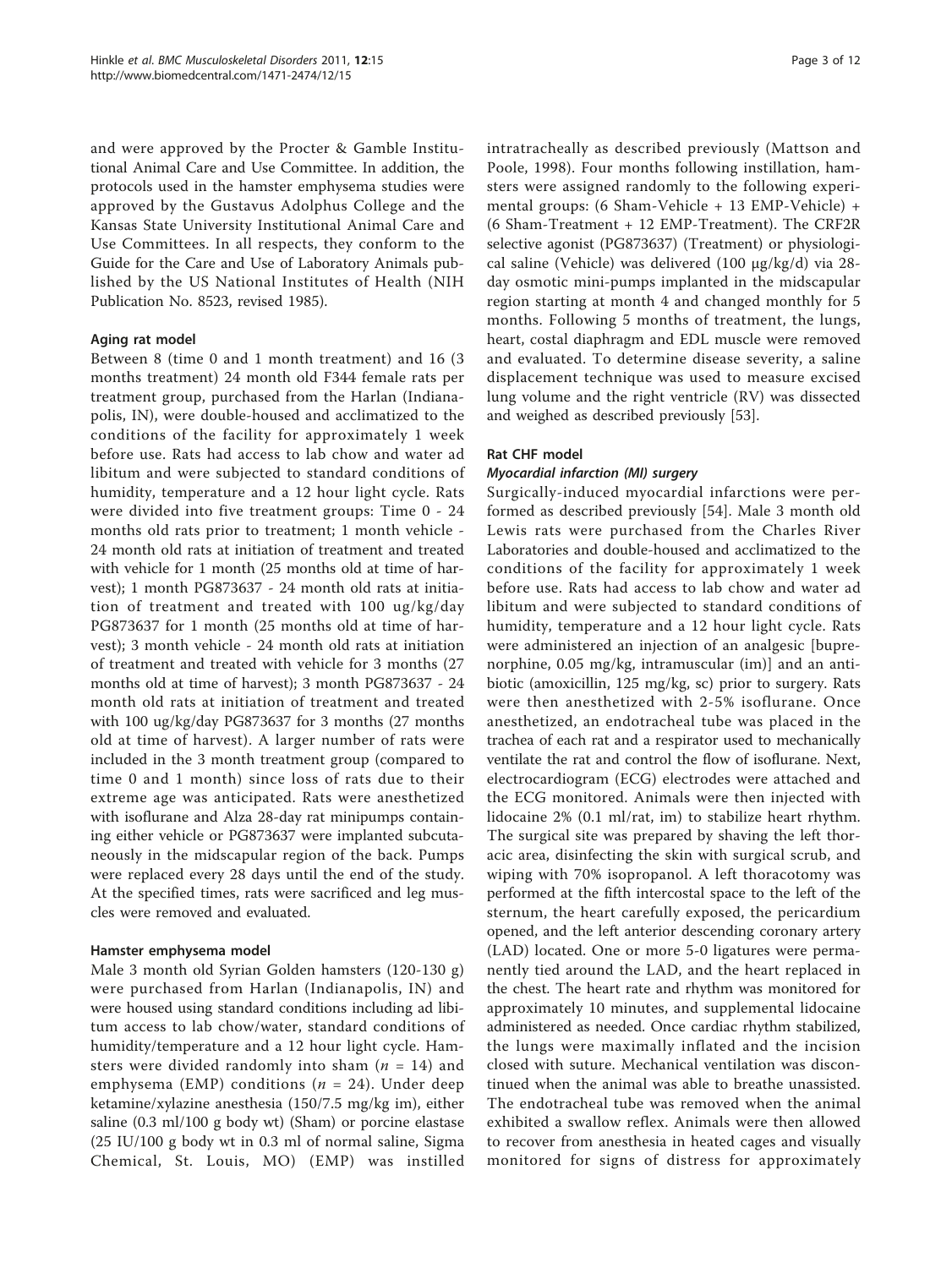1 hour. Rats received additional doses of buprenorphine (0.05 mg/kg, im) daily for 2 days following surgery.

## Echocardiography evaluation

Previously infarcted male Lewis rats were anesthetized with isoflurane. The chest was shaved, and short-axis and long-axis views of the left ventricle were captured. Mitral and aortic Doppler flows were also taken to estimate cardiac output and LV compliance. After the examination, the animals were returned to their cages to recover from anesthesia.

#### Infarct screening by echocardiography

Myocardial infarct size was determined by echocardiography. Approximately 1-2 weeks post-ligation, rats were screened for infarct size. Rats were grouped based on clinical presentation as follows: group 1 - small infarct, scar area circumference of 25% or less and a FAC < 30%; group 2 - medium to large infarct, scar area circumference of >33%, FAC < 30%, mitral regurgitation and LV dilation; group 3 - very large infarct, scar area circumference of >40%, FAC < 30%. Rats were randomized into treatment groups based on infarct size; only rats having a large myocardial infarct (40% or greater) were used that met the following inclusion criteria large scar, diastolic dilation and decreased fractional area contraction (FAC) as follows. Sham surgery consisted of the same surgery without ligation of the coronary artery. Drug treatment (vehicle or active) was started 6 weeks post surgery for both myocardial infarcted and sham surgery rats.

### Post-mortem infarct analysis

The intact LV myocardium and scar were splayed, pressed between 2 pieces of plastic and traced on clear vinyl. The tracings were scanned into image files, and analyzed for infarct size as a percent of the intact LV using a custom Alpheion macro by T. DuFresne, Procter & Gamble.

#### Osmotic minipump implantation

Between 7 (sham) and 10 (myocardial infarcted) rats per treatment group were anesthetized with isoflurane and Alza 28 day rat minipumps were implanted in the midscapular region. A larger number of rats were included in the myocardial infracted group since loss of rats due to their congestive heart failure was anticipated. Pumps were replaced every 28 days until the end of the study. PG873637 was administered at a dose of 100 ug/kg/d.

#### Leg muscle function analysis

At the end of each of the studies, animals were anesthetized using isoflurane, the right leg was shaved, and the right extensor digitorum longus (EDL) and/or soleus muscles exposed. Silk sutures were tied to the proximal and distal tendons of the EDL and/or soleus muscles and the EDL and/or soleus muscles were removed, tendonto-tendon. The muscles were placed into a plexiglass chamber filled with Ringer solution (137 mM sodium chloride, 24 mM sodium bicarbonate, 11 mM glucose, 5 mM potassium chloride, 1 mM magnesium sulfate, 1 mM sodium phosphate, 0.025 mM tubocurarine - all at pH 7.4, constantly oxygenated with 95% oxygen/5% carbon dioxide) and maintained at 25°C. Muscle were aligned horizontally between a servomotor lever arm and a stainless steel fixed-post (Aurora Scientific Inc., model 6650LR) and field stimulated by pulses transmitted between two platinum electrodes placed longitudinally on either side of the muscle. Square wave pulses (0.2 ms duration) generated by a personal computer with a Labview board (Model PCI-MIO-16E-4, Labview Inc., Austin, TX, USA) were amplified (Acurus Power Amplifier Model A250, Dobbs Ferry, NY, USA) to increase and sustain current intensity to a sufficient level to produce a maximum isometric tetanic contraction. Stimulation voltage and muscle length (Lo) were adjusted to obtain maximum isometric twitch force. Maximum tetanic force production (Po) was determined from the plateau of a frequency-force relationship

#### Statistical analysis

Statistical analysis was performed using an ANCOVA model with treatment effect and starting weight as the covariates. Pair wise comparisons for all end-points were generated using least-square means (SAS, Cary, North Carolina), adjusted for unequal sample sizes and starting weight.

#### Results

#### Aging rat model

## Evaluation of muscle mass and Po following CRF2R agonist treatment

Evaluation of absolute EDL muscle mass and force in 24, 25 and 27 month old female F344 rats did not show a significant difference in absolute EDL mass with age but did demonstrate a significant decrease in absolute force (Po) at 27 months of age (13% decrease compared to 24 months of age) (Table [1\)](#page-4-0). There were no statistically significant aging-related differences in absolute soleus muscle mass or Po (Table [1\)](#page-4-0). An evaluation of aging related differences in the relative EDL and soleus muscle mass and Po demonstrated greater relative EDL and soleus muscle mass with age; there were no differences in relative EDL Po with age while relative soleus Po was greater at 25 months of age compared to 24 months of age but this difference was not observed at 27 months of age. The difference in relative muscle mass/Po compared to absolute muscle mass/Po is mainly driven by the decrease in body mass observed with aging.

Evaluation of age-matched CRF2R agonist (PG873637) treated versus vehicle treated rats resulted in greater absolute EDL mass (+14%/+13%) and Po (+12%/+14%<sup>p = 0.06</sup>)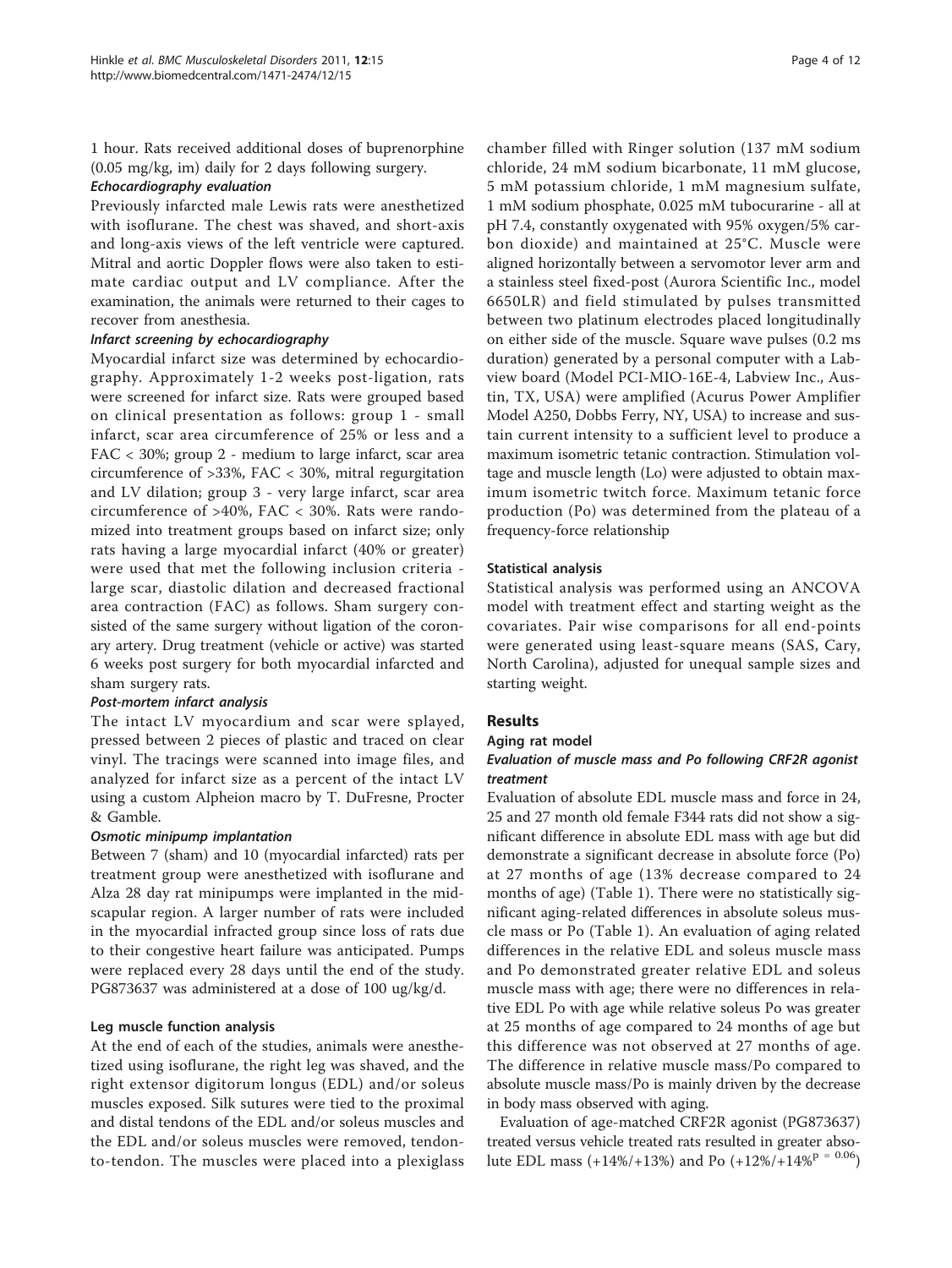|                       | Time 0 | 1 month vehicle | 1 month PG873637 | 3 month vehicle | 3 month PG873637               |
|-----------------------|--------|-----------------|------------------|-----------------|--------------------------------|
| Number of animals     | 8      | 8               | 7                | 14              | 16                             |
| Final body mass       | 281.6  | 269.4           | 252.0#           | 256.9#          | 252.0#                         |
| (grams)               | (8.1)  | (5.0)           | (4.2)            | (6.7)           | (5.1)                          |
| EDL mass              | 91.9   | 89.0            | $101.2*$ #       | 89.4            | $101.3*$ #                     |
| (milligrams)          | (1.0)  | (1.9)           | (2.1)            | (1.5)           | (4.2)                          |
| EDL mass/body mass    | 0.33   | 0.34            | $0.40*$ #        | 0.35#           | $0.40*$ #                      |
| (milligram/gram)      | (0.00) | (0.01)          | (0.01)           | (0.01)          | (0.01)                         |
| FDI Po                | 2025.2 | 1965.6          | 2199.3*#         | 1761.4#         | $2004.6^{(*p = 0.06)}$         |
| (milliNewtons)        | (18.7) | (36.6)          | (59.3)           | (56.3)          | (114.2)                        |
| EDL Po/body mass      | 7.23   | 7.42            | $8.68*$ #        | 6.86            | $7.86*$                        |
| (milliNewton/gram)    | (0.09) | (0.11)          | (0.30)           | (0.19)          | (0.40)                         |
| Soleus mass           | 79.8   | 82.6            | 89.0#            | 81.3            | 88.3                           |
| (milligrams)          | (2.2)  | (2.1)           | (3.2)            | (2.0)           | (4.0)                          |
| Soleus mass/body mass | 0.28   | 0.31#           | $0.35*$ #        | 0.32#           | $0.35^{(*)} = 0.06\frac{1}{4}$ |
| (milligram/gram)      | (0.01) | (0.01)          | (0.01)           | (0.01)          | (0.01)                         |
| Soleus Po             | 1188.3 | 1244.5          | 1362.5*#         | 1128.1          | 1278.2                         |
| (milliNewtons)        | (24.6) | (28.6)          | (45.3)           | (45.2)          | (81.3)                         |
| Soleus Po/body mass   | 4.25   | 4.71#           | $5.37**$         | 4.39            | $5.03^{(*)} = 0.06\frac{1}{4}$ |
| (milliNewton/gram)    | (0.08) | (0.10)          | (0.20)           | (0.16)          | (0.29)                         |

<span id="page-4-0"></span>Table 1 Effects of 1 month or 3 months of treatment with either vehicle or PG873637 on female 24 month old F344 rat body mass, muscle mass, muscle absolute force (Po)

All data are given as the mean with the standard error of the mean in parenthesis. \* - statistically significant difference (p < 0.05) versus the appropriate vehicle control; # - statistically significant difference ( $p < 0.05$ ) versus Time 0.

and relative EDL mass  $(+18\%/+14\%)$  and Po  $(+17\%/+15\%)$ with 1 and 3 months of PG873637 treatment when compared to the appropriate vehicle control (data given as 1 month PG873637 over vehicle % increase/3 months PG873637 over vehicle % increase). Absolute soleus mass was greater (+8%/+9%) although this difference was not statistically significant; absolute soleus Po was greater (+9%/+13%) although only the 1 month difference was statistically significant. Relative soleus mass  $(+12\%/+9\%)^p = 0.06$  and Po  $(+14\%/+15\%)^p = 0.06$ was greater with 1 and 3 months (respectively) of PG873637 treatment when compared to the appropriate vehicle control (Table 1).

## Hamster emphysema model EMP induction

As can be seen in Table [2,](#page-5-0) a large increase in lung volume for both vehicle and PG873637 treated EMP hamsters [EMP-vehicle (+141%) and EMP-PG873637 (+113%)] was observed relative to the vehicle and PG873637 treated non-emphysemic control (Sham) hamsters; lung volume-to-body weight ratios demonstrated a similar change [EMP-vehicle (+136%) and EMP-PG873637 (+154%)]. Lung volume was similar within the EMP and Sham groups with and without PG873637 treatment. Analysis of the heart indicated that right ventricle weight was similar in both vehicle and PG873637 treated EMP hamsters [EMP-vehicle (+26%) and EMP-PG873637 (+46%)] when compared to the vehicle and PG873637 treated Sham hamsters; RV mass-to-body weight ratios demonstrated a similar difference [EMP-vehicle (+28%) and EMP-PG873637 (+67%)]. RV mass was similar within the EMP and Sham groups with and without PG873637 treatment.

## Evaluation of muscle mass and Po following CRF2R agonist treatment

As can be seen in Table [2](#page-5-0), absolute (+41%) and relative (+31%) EDL mass was significantly greater in Sham-PG873637 compared to Sham-vehicle animals while only relative EDL mass was significantly greater (+15%) in EMP-PG873637 compared to EMP-vehicle animals. Absolute (+48%) and relative (+38%) EDL Po was significantly greater in Sham-PG873637 compared Shamvehicle animals. Absolute (+26%) and relative (+32%) EDL Po was significantly greater in EMP-PG873637 compared to EMP-vehicle animals. There was no significant difference in absolute and relative diaphragm mass in PG873637 treated compared to vehicle treated Sham animals. Relative (+12%) diaphragm mass was significantly greater in PG873637 treated compared to vehicle treated EMP animals.

## Rat CHF model

## CHF induction

As can be seen in Table [3](#page-6-0), all rats with a myocardial infarction demonstrate significant differences in fractional area contractions (66% decrease MI vehicle versus sham vehicle, 60% decrease MI PG873637 versus sham PG873637); ejection fraction (63% decrease MI vehicle versus sham vehicle, 58% decrease MI PG873637 versus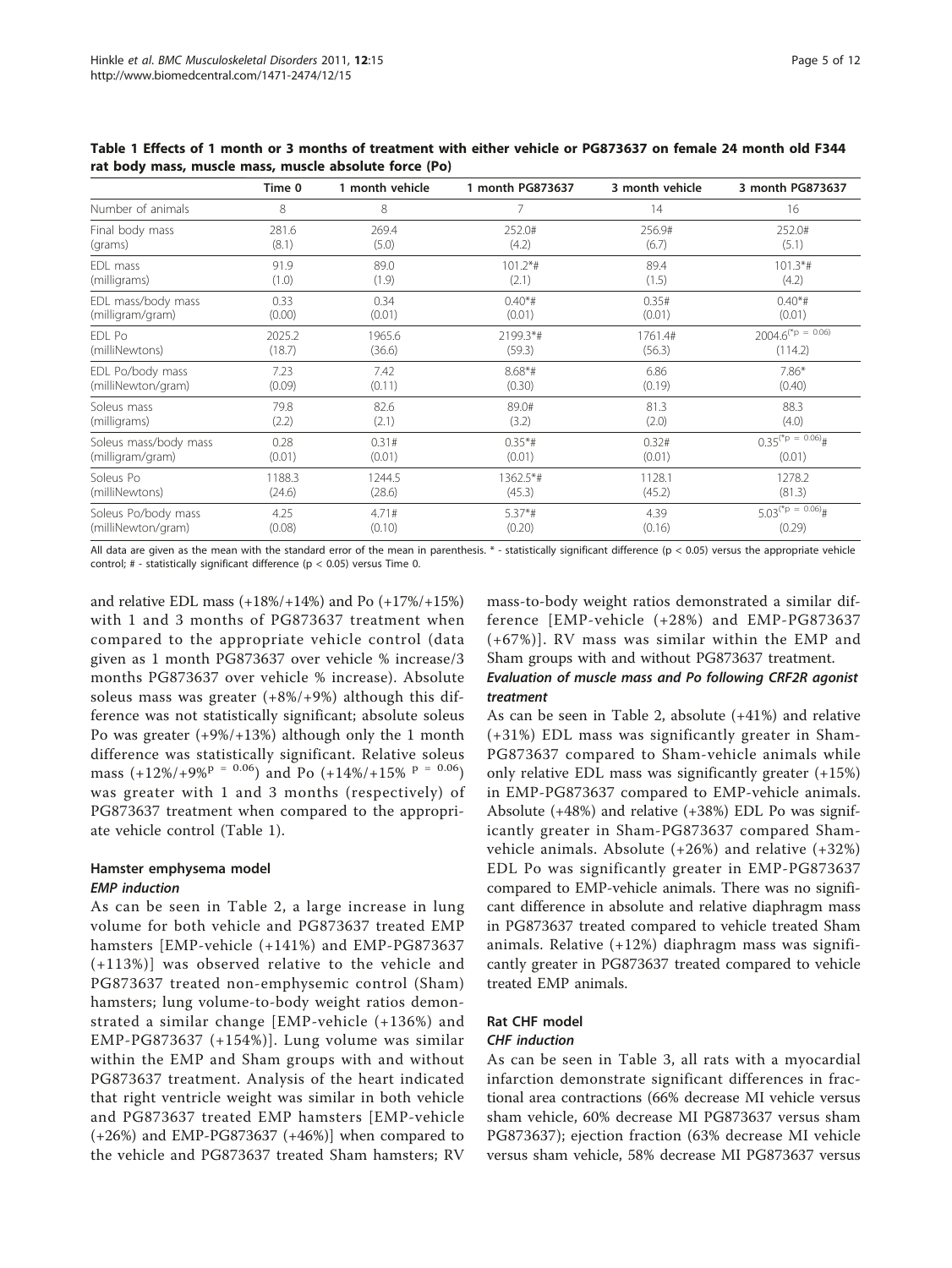|                                 | Sham vehicle | <b>Sham PG873637</b> | <b>EMP</b> vehicle | <b>EMP PG873637</b> |
|---------------------------------|--------------|----------------------|--------------------|---------------------|
| Number of animals               | 6            | 6                    | 9                  | 11                  |
| Final body mass (grams)         | 148.7        | 162.3                | 149.8              | 142.2               |
|                                 | (7.6)        | (9.0)                | (4.1)              | (4.4)               |
| Lung volume                     | 2.3          | 2.4                  | 5.4#               | 5.2#                |
| (milliliter)                    | (0.2)        | (0.2)                | (0.4)              | (0.6)               |
| Lung volume/body mass           | 0.02         | 0.02                 | 0.04#              | 0.04#               |
| (milliliter/gram)               | (0.00)       | (0.00)               | (0.00)             | (0.01)              |
| RV mass                         | 115.7        | 109.6                | 145.5#             | 159.7#              |
| (milligrams)                    | (4.1)        | (4.0)                | (6.3)              | (9.7)               |
| RV mass/body mass               | 0.78         | 0.69                 | 0.99#              | 1.15#               |
| (milligram/gram)                | (0.06)       | (0.02)               | (0.06)             | (0.08)              |
| EDL mass                        | 32.6         | $46.0*$              | 33.0               | 35.7                |
| (milligrams)                    | (2.2)        | (3.8)                | (1.5)              | (1.4)               |
| EDL mass/body mass              | 0.22         | $0.28*$              | 0.22               | $0.25*$             |
| (milligram/gram)                | (0.01)       | (0.02)               | (0.01)             | (0.01)              |
| EDL Po                          | 832.5        | 1229.2*              | 837.6              | 1057.2*             |
| (milliNewtons)                  | (45.1)       | (36.1)               | (29.0)             | (40.8)              |
| EDL Po/body mass                | 5.57         | $7.70*$              | 5.63               | $7.44*$             |
| (milliNewtons/gram)             | (0.19)       | (0.35)               | (0.13)             | (0.14)              |
| Costal diaphragm mass           | 252.2        | 290.5                | 242.9              | 260.9               |
| (milligrams)                    | (15.8)       | (16.8)               | (5.8)              | (10.6)              |
| Costal diaphragm mass/body mass | 1.70         | 1.80                 | 1.64               | $1.84*$             |
| (milligrams/grams)              | (0.09)       | (0.05)               | (0.03)             | (0.04)              |

<span id="page-5-0"></span>Table 2 Effect of 5 months of treatment with either vehicle or PG873637 on female sham or emphysemic (EMP) hamster final body mass, lung volume, right ventricular (RV) mass, muscle mass and muscle absolute force (Po)

All data are given as the mean with the standard error of the mean in parenthesis. \* - statistically significant difference (p < 0.05) versus the appropriate vehicle control; # - statistically significant difference (p < 0.05) versus control animals (non-emphysemic).

sham PG873637); left ventricular systolic area (368% increase MI vehicle versus sham vehicle, 305% increase MI PG873637 versus sham PG873637); left ventricular systolic volume (465% increase MI vehicle versus sham vehicle, 447% increase MI PG873637 versus vehicle PG873637); left ventricular diastolic area (118% increase MI vehicle versus sham vehicle, 90% increase MI PG873637 versus sham PG873637); left ventricular diastolic volume (147% increase MI vehicle versus sham vehicle, 118% increase MI PG873637 versus sham PG873637); and lung weight (84% increase MI vehicle versus sham vehicle, 50% increase MI PG873637 versus sham PG873637) when compared to the appropriate sham operated rats. All differences were consistent with CHF including the greater lung weights. There were no major differences between rats treated with vehicle or the CRF2R agonist, PG873637, in any of the cardiac parameters.

## Evaluation of muscle mass and Po following CRF2R agonist treatment

Results of the analysis of EDL and soleus muscle mass and Po in sham and CHF rats treated with either vehicle or PG873637 are shown in Table [3](#page-6-0). Analysis of the EDL muscle did not demonstrate a significant difference in either absolute or relative mass between the sham and MI vehicle treated rats; a statistically significant greater absolute and relative EDL mass was observed in both the sham (20% increase in absolute mass and 15% increase in relative mass) and MI (20% increase in absolute mass and 18% increase in relative mass) rats treated with PG873637 when compared to the appropriate vehicle control. Analysis of absolute and relative EDL muscle Po demonstrated a statistically significant lower Po in MI vehicle treated rats when compared to sham vehicle treated rats; absolute and relative EDL Po was significantly greater with PG873637 treatment in both sham (17% increase in absolute Po and 13% increase in relative Po) and MI (28% increase in absolute Po and 27% increase in relative Po) rats when compared to vehicle treatment. Analysis of absolute and relative soleus muscle mass demonstrated no difference between MI and sham vehicle treated animals; absolute and relative soleus mass was greater with PG873637 treatment in both sham (18% increase in absolute mass and 15% increase in relative mass) and MI (13% increase in absolute mass and 10% increase in relative mass) animals when compared to vehicle control. Analysis of absolute and relative soleus Po demonstrated a significantly greater absolute Po in MI vehicle treated rats compared to sham vehicle treated rats; treatment with PG873637 resulted in a significantly greater absolute and relative sham (19% increase in absolute Po and 14% increase in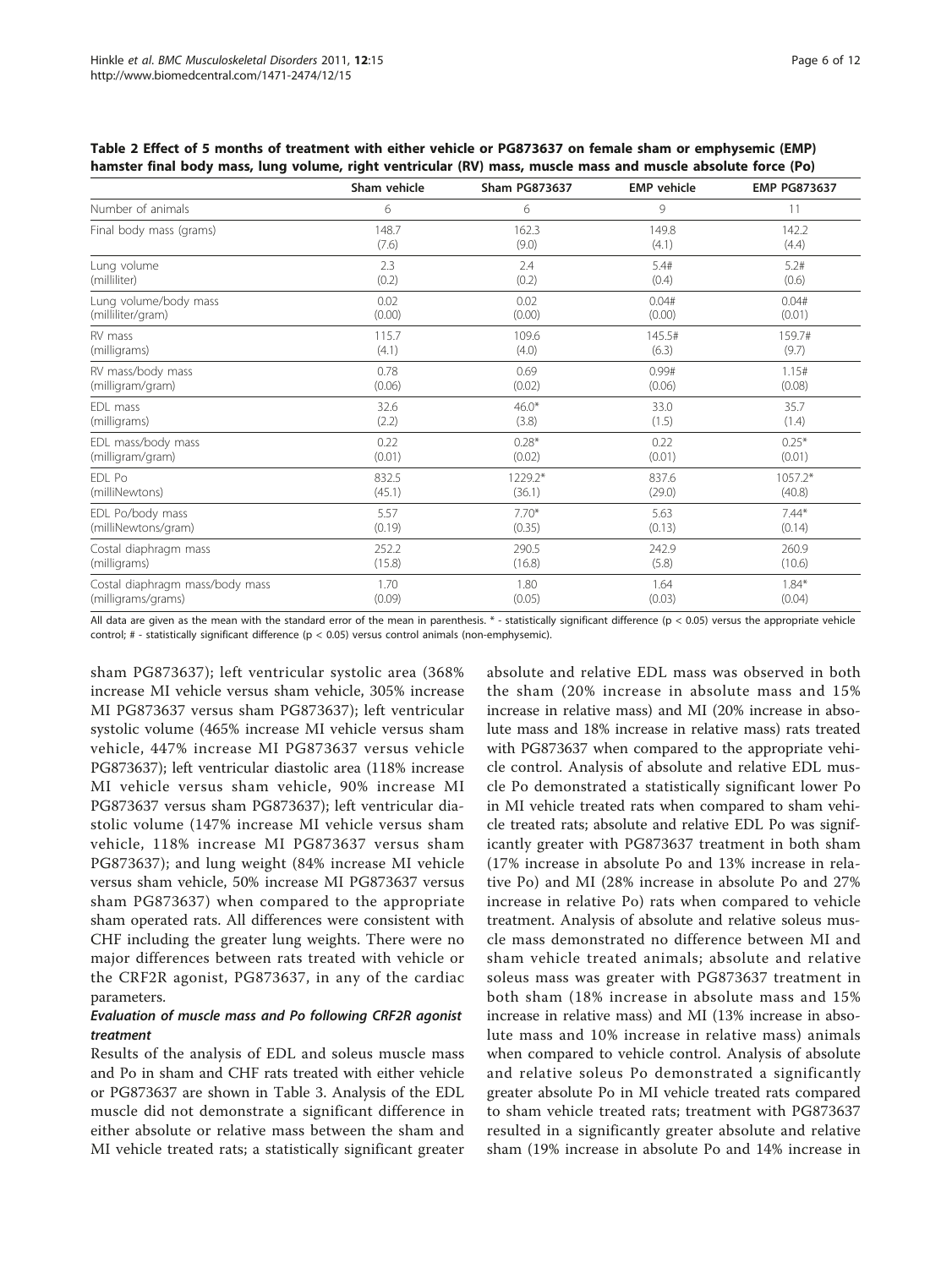<span id="page-6-0"></span>Table 3 Effects of three months of treatment with either vehicle or PG873637 on sham operated or myocardial infracted rat body mass, fractional area contraction, ejection fraction, systolic area, systolic volume, diastolic area, diastolic volume, scar weight, lung weight, muscle mass and muscle absolute force (Po).

|                                    | Sham Vehicle 3 month | Sham PG873637 3 month | MI Vehicle 3 month | MI PG873637 3 month |
|------------------------------------|----------------------|-----------------------|--------------------|---------------------|
| Number of animals                  | 7                    | $\overline{7}$        | 10                 | 9                   |
| Final body mass                    | 482.8                | 476.8                 | 480.5              | 487.4#              |
| (grams)                            | (6.8)                | (12.4)                | (6.1)              | (7.6)               |
| Final Fractional Area Contractions | 63.4                 | 65.2                  | 21.7#              | 26.0#               |
| (% )                               | (7.6)                | (6.5)                 | (6.9)              | (3.2)               |
| Final Ejection Fraction            | 68.2                 | 72.6                  | 25.3#              | 30.5#               |
| (% )                               | (8.6)                | (4.9)                 | (7.5)              | (3.6)               |
| Final LV Systolic Area             | 18.5                 | 17.7                  | 86.7#              | 71.8#               |
| (centimeters <sup>2</sup> )        | (4.1)                | (3.8)                 | (15.2)             | (13.1)              |
| Final LV Systolic Volume           | 0.2                  | 0.2                   | 1.3#               | 1.0#                |
| (milliliters)                      | (0.1)                | (0.1)                 | (0.3)              | (0.3)               |
| Final LV Diastolic Area            | 50.7                 | 51.1                  | 110.4#             | 97.3#               |
| (millimeters <sup>2</sup> )        | (5.0)                | (5.2)                 | (14.7)             | (18.5)              |
| Final LV Diastolic Volume          | 0.7                  | 0.7                   | 1.7#               | 1.5#                |
| (milliliters)                      | (0.1)                | (0.1)                 | (0.3)              | (0.3)               |
| Final Scar Weight<br>(grams)       | <b>NA</b>            | <b>NA</b>             | 0.1<br>(0.0)       | 0.1<br>(0.0)        |
| Final Lung Weight                  | 1.5                  | 1.5                   | 2.8#               | 2.2#                |
| (grams)                            | (0.1)                | (0.1)                 | (0.9)              | (1.0)               |
| EDL mass                           | 189.9                | 228.6*                | 191.0              | 230.0*              |
| (milligrams)                       | (3.7)                | (6.5)                 | (1.9)              | (5.8)               |
| EDL mass/body mass                 | 0.41                 | $0.47*$               | 0.40               | $0.47*$             |
| (milligram/gram)                   | (0.01)               | (0.01)                | (0.01)             | (0.01)              |
| EDL Po                             | 3348.7               | 3909.9*               | 3073.3#            | 3927.7*             |
| (milliNewtons)                     | (78.9)               | (71.7)                | (96.3)             | (52.6)              |
| EDL Po/body mass                   | 7.16                 | $8.09*$               | 6.41#              | $8.12*$             |
| (milliNewton/gram)                 | (0.13)               | (0.18)                | (0.24)             | (0.13)              |
| Soleus mass                        | 188.9                | 222.4*                | 197.0              | 222.4*              |
| (milligrams)                       | (3.2)                | (7.9)                 | (2.6)              | (7.9)               |
| Soleus mass/body mass              | 0.40                 | $0.46*$               | 0.41               | $0.45*$             |
| (milligram/gram)                   | (0.01)               | (0.01)                | (0.01)             | (0.01)              |
| Soleus Po                          | 2033.6               | 2420.9*               | 2177.5#            | 2444.7*             |
| (milliNewtons)                     | (26.9)               | (88.1)                | (46.0)             | (68.8)              |
| Soleus Po/body mass                | 4.38                 | $4.99*$               | 4.53               | $5.06*$             |
| (milliNewton/gram)                 | (0.08)               | (0.15)                | (0.09)             | (0.14)              |

All data given with standard error of the mean in paranthesis. \* - statistically significant (p < 0.05) versus appropriate vehicle control: # - statistically significant (p < 0.05) versus appropriate sham control.

relative Po) and MI (12% increase in absolute Po and 12% increase in relative Po) soleus muscle Po compared to vehicle treated rats.

### Discussion

In this report we demonstrate for the first time that long term treatment with a CRF2R agonist maintains skeletal muscle mass and force production in animals with chronic disease (emphysematous hamsters and rats with CHF) and in aged rats.

#### Aging Rat Model

Previously, we demonstrated that activation of the CRF2R can increase skeletal muscle mass and force

production in young mice and rats [[46-48](#page-10-0)]. In the present report we demonstrate that old rats, like young rats, respond to pharmacological activation of the CRF2R with greater absolute and/or relative skeletal muscle mass and force production when compared to age matched untreated rats. Thus, CRF2R functionality is maintained throughout the aging process. Interestingly, we observed that the aging-related loss of muscle mass and force was greater in the EDL muscle (predominantly Type II, fast twitch) than in the soleus muscle (predominantly Type I, slow twitch). This is similar to what has been observed by others [[12](#page-9-0)[,55](#page-10-0),[56\]](#page-10-0). The preservation of both Type I and Type II muscle CRF2R functionality in aged muscle indicates that in an aging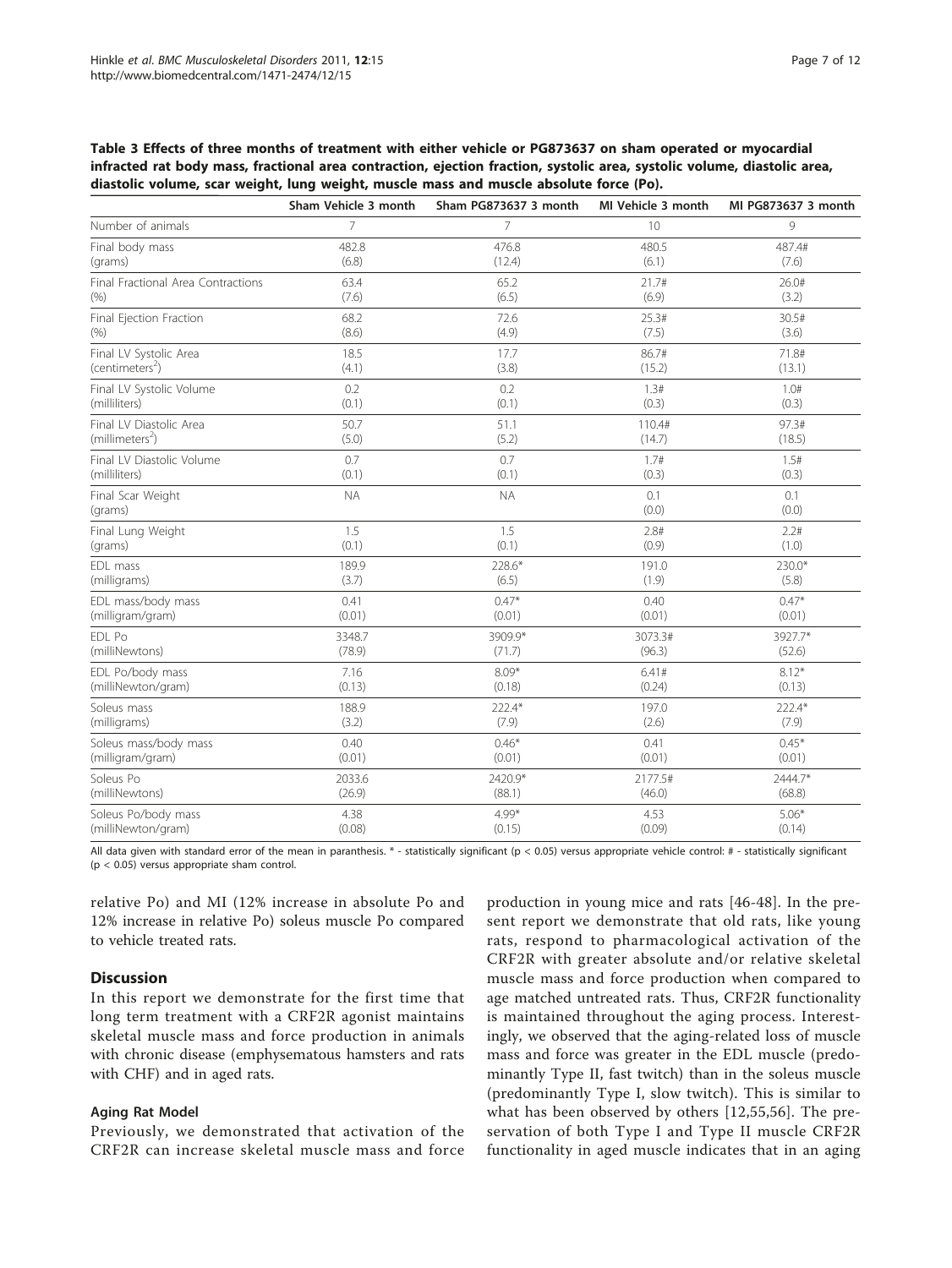associated physiological background, the CRF2R is functional and capable of maintaining muscle mass. Together, these data demonstrate that activation of the CRF2R can maintain muscle mass and force production and this is independent of aging associated physiological dysfunction such as nutritional imbalance, cumulative muscle damage, metabolic imbalance, alterations in hormones/cytokines and loss of regenerative potential [[2-8](#page-9-0)],. A similar effect has been observed following treatment of aged F344 rats with the  $\beta$ 2-adrenergic agonist, fenoterol [\[12](#page-9-0)]. Thus, treatment with a CRF2R agonist may be useful in combating the muscle weakness and frailty associated with aging.

#### Hamster emphysema model

The purpose of this investigation was to determine whether the administration of a CRF2R selective agonist would maintain skeletal mass and force in animals with chronic EMP. The results of this investigation demonstrate that 5 months of treatment of EMP animals with a CRF2R selective agonist results in greater absolute and relative EDL force when compared to vehicle treated EMP animals. We did not see a difference in absolute EDL or diaphragm muscle mass in emphysemic animals treated with a CRF2R agonist when compared to vehicle treated EMP animals, although relative EDL and diaphragm mass were greater when compared to vehicle treated EMP animals.

## Diaphragm atrophy

Similar to locomotory muscles the diaphragm is adaptable. It is well established that the diaphragm can adapt biochemically and structurally in response to alterations in metabolic load secondary to lung hyperinflation [[24](#page-9-0),[28](#page-9-0),[33\]](#page-9-0). Specifically, EMP-induced increases in respiratory muscle metabolic demands [[57\]](#page-10-0) result in elevated oxidative enzyme capacity [\[24](#page-9-0),[28,33\]](#page-9-0). Moreover, EMP-induced diaphragm capillary proliferation is thought to be important for enhancing  $O_2$  diffusion and extraction [\[25\]](#page-9-0). In addition, the diaphragm muscle fibers shorten chronically which acts to re-establish a favorable position on the diaphragm length-tension curve [\[24,25](#page-9-0)]. In contrast, reports on EMP-induced diaphragm fiber cross-sectional changes are mixed. As discussed earlier, diaphragm fiber hypertrophy, atrophy, or no change has been reported in animal models of EMP. Respiratory muscle weakness is well documented in COPD patients and can lead to hypercapnia [\[23,](#page-9-0)[58-61](#page-10-0)]. Thus, if respiratory muscle weakness contributes to chronic hypercapnia and ultimately increased mortality in COPD patients, it is of the utmost importance to find therapeutic interventions aimed at preventing this negative outcome. In this investigation, we did not observe significant changes in diaphragm muscle mass in EMP animals although significant changes in lung and right ventricles did occur. Nor did we observe significant changes in EDL muscle mass or force production in EMP animals compared to control animals. Importantly, treatment with a CRF2R agonist resulted in a directional increase in diaphragm muscle mass in both normal and EMP animals and a significant increase in EDL force production in normal and EMP animals. Interestingly, EDL muscle mass increased with CRF2R agonist treatment in normal animals but not in EMP animals. At present we do not understand the significance of the disconnect between EDL mass and force in EMP animals but future studies will focus on understanding this observation.

## Mechanical ventilation

Acute respiratory failure (ARF) in COPD patients is a common cause of hospital admissions [[62\]](#page-10-0). Mechanical ventilation (MV) is often administered if conservative treatment fails [\[63,64\]](#page-10-0). However, mortality rates rise from 10% for conservative treatment up to 50% if MV is required [\[65](#page-10-0)]. Moreover, weaning from MV is clinically challenging, with up to 67% failure rate in COPD patients with respiratory muscle weakness and/or dysfunction [[66](#page-10-0)-[69\]](#page-10-0). Those patients that do survive spend a longer time weaning in comparison to most other pathological conditions [[70](#page-10-0)]. Extubation failure from MV occurs in other conditions, with up to 20% of all patients on prolonged MV experience weaning difficulties [\[71](#page-10-0)]. Although the mechanisms for these difficulties are not fully understood, respiratory muscle dysfunction contributes to this problem [[72](#page-10-0),[73\]](#page-10-0). Indeed, diaphragm fatigue has been demonstrated as a major factor affecting weaning failure [\[74,75](#page-10-0)]. For example, Le Bourdelles et al. demonstrated that mechanically-ventilated animals have reductions in diaphragm isometric force and mass [[76\]](#page-10-0). Furthermore, Powers and coworkers have extended this work by demonstrating prolonged MV promotes increased diaphragm protein degradation, reduced protein synthesis, increased oxidative stress, and impairment of antioxidant defenses [[72](#page-10-0),[77,78\]](#page-10-0). Therefore, conservation of respiratory muscle mass may reduce MV treatment length and weaning difficulties. The results of this investigation provide suggestive evidence that CRF2R agonist may increase diaphragm muscle mass. This together with the observation that treatment with a CRF2R agonist is effective in preventing loss of non-actively contracting skeletal muscle [[46](#page-10-0),[48\]](#page-10-0) suggest that treatment with a CRF2R agonist may be an important therapeutic intervention for ameliorating the deleterious effects of MV on diaphragm mass and function. More work will be needed before we fully understand the potential of CRF2R agonist in treating MV weaning failure.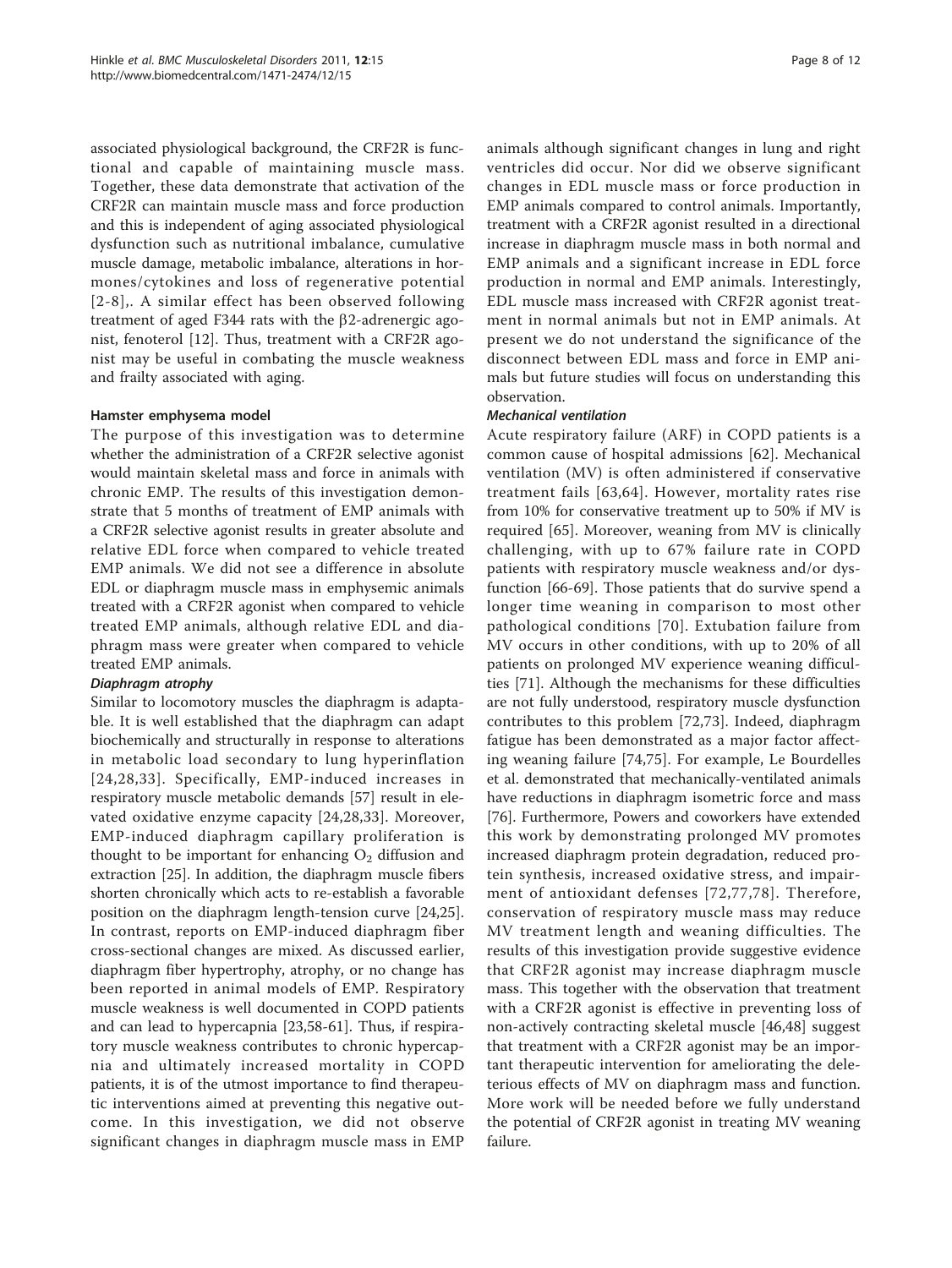#### Rat CHF model

In this report we have evaluated the effect of CRF2R agonist treatment on skeletal muscle mass and function in rats with ongoing CHF. Treatment with a CRF2R agonist resulted in greater EDL (fast twitch) and soleus (slow twitch) absolute and relative skeletal muscle mass and force production in rats with and without chronic CHF when compared to the appropriate vehicle treated animals. Interestingly, the EDL muscle demonstrated lower absolute force production in CHF rats when compared to sham rats without a significant difference in mass; no difference in absolute force production or mass was observed in the soleus muscle from CHF rats. Even with this deficit in EDL function, the CRF2R mediated difference in mass and force production was similar in both normal and CHF rats when compared to vehicle treated normal and CHF rats, indicating that CRF2R functionality was not compromised by the changes that cause a loss in force. The observation that oxidative muscles are more resistant than glycolytic muscles to loss of function in CHF has been observed previously in mice [[79,](#page-10-0)[80\]](#page-11-0). In addition, the loss of skeletal muscle force but not mass has been described previously both in animals and humans with CHF, although there is model and species specificity in the type of muscle fiber that is affected [[44\]](#page-10-0).

CHF results in major physiological dysfunction at both the organismal and tissue levels including cardiac cachexia. These changes are believed to result from decreased tissue oxygenation and increased levels of stress hormones and cytokines including  $TNF-\alpha$ , IL-6 and cortisol [[34-36\]](#page-9-0). Even though these catabolic cytokines/hormones are present, activation of the CRF2R in CHF rats resulted in increased muscle mass and force production, indicating that the CRF2R pathway is able to override these catabolic signals. Thus, treating CHF patients with a CRF2R agonist may be a useful therapeutic option to improve strength and muscle function in patients suffering from cardiac cachexia.

#### Overall Significance

Together the findings described in this report provide support for the concept that pharmacological activation of the CRF2R may prove useful in improving muscle function in individuals experiencing weakness associated with chronic disorders and aging. The most consistent finding amongst all three models is the observation that CRF2R agonist treatment results in greater muscle force production compared to vehicle treatment. The change in force production observed with CRF2R agonist treatment was often, but not always, associated with a change in muscle mass - the exception being emphysemic hamsters (although when the change in muscle mass is normalized to body mass a significant change is

observed). The reason for this discontinuity is at present unclear since in our previous investigations of acute and chronic atrophy (cancer cachexia and disuse atrophy), we consistently observed parallel increases in absolute muscle mass and force production following CRF2R activation [[46](#page-10-0)-[51\]](#page-10-0). Additional work is necessary to determine if this exception is significant or an experimental artifact.

An interesting observation from this work is that even though skeletal muscle weights were increased following CRF2R activation, increases in absolute body mass were not consistently observed. This is puzzling since skeletal muscle accounts for a significant portion of absolute body mass. This inconsistency can be explained by the known effects of CRF2R activation on another major component of absolute body mass, adipose tissue. Recent reports have shown that the CRF2R has a major role, via both central and peripheral action, in modulating body mass [[81-84](#page-11-0)]. Importantly for this report, it has been observed that peripherally administered CRF2R agonists both increases skeletal muscle mass as well as decreases adipose tissue mass in normal rats [\[81](#page-11-0)], most likely by direct activation of CRF2Rs in skeletal muscle and adipose tissue. Thus, the net effect of CRF2R activation on absolute body mass depends on the relative amounts of skeletal muscle and adipose tissue in an animal. We have observed that when skeletal muscle makes a greater contribution to absolute body mass than adipose tissue (such as in lean young animals), CRF2R activation results in an increase in body mass; we have also observed a decrease in body mass following CRF2R activation when the adipose tissue content of an animal is high (obese animals) and the resulting loss of adipose tissue mass more than offsets the gain in skeletal muscle mass (RJI, unpublished observations).

Finally, we believe the most significant aspect of this work is the observed robustness of the effect of CRF2R activation on skeletal muscle mass and force production. The findings in this study, when combined with our previous findings, demonstrate that activation of the CRF2R results in greater skeletal muscle mass and force production compared to vehicle treatment and that the CRF2R mediated changes are independent of specie, physiological condition, treatment length and dosing paradigm [[46-51\]](#page-10-0). In addition, the observation that chronic administration of a CRF2R agonist maintains muscle mass and force production during the entire treatment period demonstrates that down regulation of the CRF2R does not occur with continuous stimulation. This provides evidence that chronic administration of a CRF2R agonist will result in long term maintenance of muscle function in patients suffering from chronic disease. Collectively, these studies provide the rationale for considering CRF2R agonists as potential therapeutics for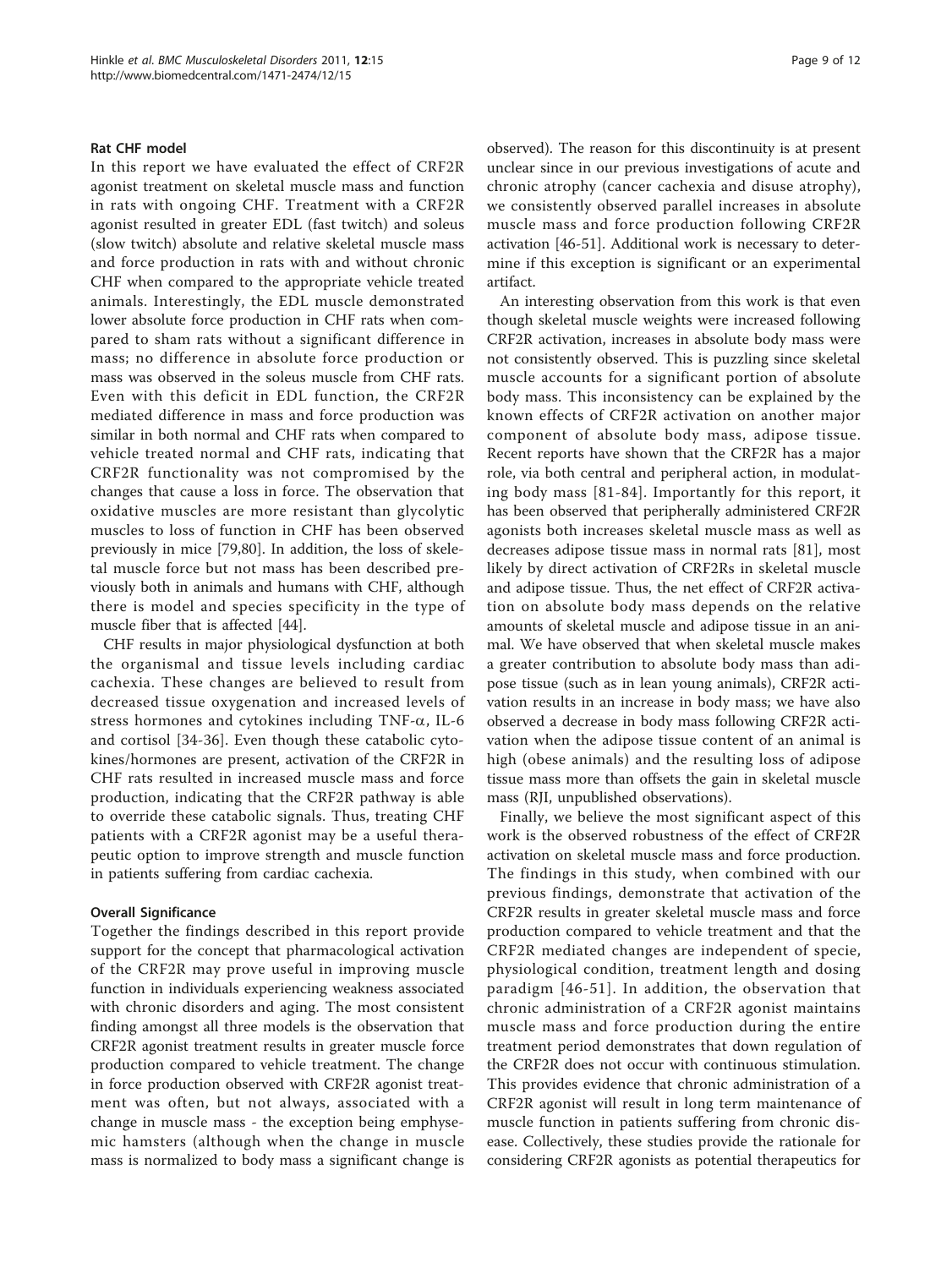<span id="page-9-0"></span>the treatment of both acute and chronic muscle wasting disorders in humans.

## Conclusion

We found that treatment of aged animals and animals with a chronic disease with a CRF2R agonist resulted in maintenance of skeletal muscle mass and force production when compared to vehicle treatment.

#### Author details

<sup>1</sup> Research Division, Procter & Gamble Company, Mason, OH, USA. <sup>2</sup>Department of Health and Exercise Science, Gustavus Adolphus College, St. Peter, MN, USA. <sup>3</sup>Departments of Kinesiology and Anatomy & Physiology, Kansas State University, Manhattan, KS, USA.

#### Authors' contributions

All authors made substantial intellectual, design and/or executional contributions to this study as follows: RTH provided intellectual, design and executional contributions; FRL provided executional contributions; ETD provided executional contributions; DLR provided executional contributions; JMZ provided design and executional contributions; TPO provided intellectual and design contributions; KGM provided executional contributions; JPM provided intellectual, design and executional contributions; LFF provided executional contributions; TIM provided intellectual and design contributions; DCP provided intellectual and design contributions; and RJI provided intellectual, design and executional contributions. All authors gave final approval of the manuscript.

#### Competing interests

This work was supported by the Procter & Gamble Company. RTH, FRL, ETD, DLR, JMZ, TPO, KGM and RJI are or were at the time these studies were performed employees of the Procter & Gamble Company.

#### Received: 21 December 2009 Accepted: 14 January 2011 Published: 14 January 2011

#### References

- 1. Baumgartner RN: [Body composition in healthy aging.](http://www.ncbi.nlm.nih.gov/pubmed/10865787?dopt=Abstract) Ann NY Acad Sci 2000, 904:437-448.
- 2. Greenlund LJS, Nair KS: [Sarcopenia consequences, mechanisms, and](http://www.ncbi.nlm.nih.gov/pubmed/12663126?dopt=Abstract) [potential therapies.](http://www.ncbi.nlm.nih.gov/pubmed/12663126?dopt=Abstract) Mech Ageing Dev 2003, 124:287-299.
- 3. Marcell TJ: Sarcopenia: causes, consequences, and preventions. J Gerontol 2003, 10:911-916.
- 4. Melton LJ, Khosla S, Riggs BL: [Epidemiology of sarcopenia.](http://www.ncbi.nlm.nih.gov/pubmed/10959209?dopt=Abstract) Mayo Clin Proc 2000, 75:S10-S13.
- 5. Roubenoff R: [Sarcopenia and its implications for the elderly.](http://www.ncbi.nlm.nih.gov/pubmed/11041074?dopt=Abstract) Eur J Clin Nutr 2000, 54:S40-S47.
- 6. VanItallie TB: [Frailty in the elderly: contributions of sarcopenia and](http://www.ncbi.nlm.nih.gov/pubmed/14577059?dopt=Abstract) [visceral protein depletion.](http://www.ncbi.nlm.nih.gov/pubmed/14577059?dopt=Abstract) Metabolism 2003, 52:22-26.
- 7. Waters DL, Baumgartner RN, Garry PJ: [Sarcopenia: current perspectives.](http://www.ncbi.nlm.nih.gov/pubmed/10936899?dopt=Abstract) J Nutr Health Aging 2000, 4:133-139.
- 8. Zinna EM, Yarasheski KE: [Exercise treatment to counteract protein](http://www.ncbi.nlm.nih.gov/pubmed/12496685?dopt=Abstract) [wasting of chronic diseases.](http://www.ncbi.nlm.nih.gov/pubmed/12496685?dopt=Abstract) Curr Opin Clin Nutr Metab Care 2003, 6:87-93.
- 9. Cai DQ, Li M, Lee KKH, Lee KM, Qin L, Chan KM: [Parvalbumin expression is](http://www.ncbi.nlm.nih.gov/pubmed/11370842?dopt=Abstract) [downregulated in rat fast twitch skeletal muscles during aging.](http://www.ncbi.nlm.nih.gov/pubmed/11370842?dopt=Abstract) Arch Biochem Biophys 2001, 387:202-208.
- 10. Chen KD, Alway SE: [Clenbuterol reduces soleus muscle fatigue during](http://www.ncbi.nlm.nih.gov/pubmed/11180204?dopt=Abstract) [disuse in aged rats.](http://www.ncbi.nlm.nih.gov/pubmed/11180204?dopt=Abstract) Muscle Nerve 2001, 24:211-222.
- 11. Hepple RT, Ross KD, Rempfer AB: Fiber atrophy and hypertrophy in skeletal muscles of late middle-aged Fischer 344 x Brown Norway F1 hybrid rats. J Gerontol 2004, 59A:108-117.
- 12. Ryall JG, Plant DR, Gregorevic P, Sillence MN, Lynch GS: B2-agonist administration reverses muscle wasting and improves muscle function in aged rats. J Physiol 2003, 555.1:175-188.
- Schertzer JD, Plant DR, Ryall JG, Beitzel F, Stupka N, Lynch GS: [Beta2](http://www.ncbi.nlm.nih.gov/pubmed/15479951?dopt=Abstract) [agonist administration increases sarcoplasmic reticulum Ca2+-ATPase](http://www.ncbi.nlm.nih.gov/pubmed/15479951?dopt=Abstract)

[activity in aged rat skeletal muscle.](http://www.ncbi.nlm.nih.gov/pubmed/15479951?dopt=Abstract) Am J Physiol Endocrinol Metab 2005, 288:E526-E533.

- 14. Smith WN, Dirks A, Sugiura T, Muller S, Scarpace P, Powers SK: [Alteration of](http://www.ncbi.nlm.nih.gov/pubmed/11842024?dopt=Abstract) [contractile force and mass in the senescent diaphragm with B2-agonist](http://www.ncbi.nlm.nih.gov/pubmed/11842024?dopt=Abstract) [treatment.](http://www.ncbi.nlm.nih.gov/pubmed/11842024?dopt=Abstract) J Appl Physiol 2002, 92:941-948.
- 15. Wineski LE, von Deutsch DA, Abukhalaf IK, Pitts SA, Potter DE, Paulsen DF: Muscle-specific effects of hindlimb suspension and clenbuterol in mature male rats. Cells Tissue Organs 2002, 171:188-198.
- 16. Carter CS, Cesari M, Ambrosius WT, Hu N, Diz D, Oden S, Sonntag WE, Pahor M: Angiotensin-converting enzyme inhibition, body composition and physical performance in aged rats. J Gerontol 2004, 59A:416-423.
- 17. Carter WJ, Lynch ME: Comparison of the effects of salbutamol and clenbuterol on skeletal muscle mass and carcass composition in senescent rats. Metabol 1994, 43:1119-1125.
- 18. Larkin LM, Horwitz BA, Eiffert KC, McDonald RB: [Adrenergic stimulated](http://www.ncbi.nlm.nih.gov/pubmed/8160867?dopt=Abstract) [skeletal muscle glycogenolysis in perfused hindlimbs of young and old](http://www.ncbi.nlm.nih.gov/pubmed/8160867?dopt=Abstract) [male Fischer 344 rats.](http://www.ncbi.nlm.nih.gov/pubmed/8160867?dopt=Abstract) Am J Physiol 1994, 266:R749-R755.
- 19. Mazzeo RS, Podolin DA, Henry V: [Effects of age and endurance training](http://www.ncbi.nlm.nih.gov/pubmed/8788243?dopt=Abstract) [on beta-adrenergic receptor characteristics in Fischer 344 rats.](http://www.ncbi.nlm.nih.gov/pubmed/8788243?dopt=Abstract) Mech Ageing Dev 1995, 84:157-169.
- 20. Burrows B, Earle RH: [Prediction of survival in patients with chronic airway](http://www.ncbi.nlm.nih.gov/pubmed/5787601?dopt=Abstract) [obstruction.](http://www.ncbi.nlm.nih.gov/pubmed/5787601?dopt=Abstract) Am Rev Respir Dis 1969, 99:865-871.
- 21. Renzetti AD Jr, McClement JH, Litt BD: [The Veterans Administration](http://www.ncbi.nlm.nih.gov/pubmed/5328350?dopt=Abstract) [cooperative study of pulmonary function. 3. Mortality in relation to](http://www.ncbi.nlm.nih.gov/pubmed/5328350?dopt=Abstract) [respiratory function in chronic obstructive pulmonary disease.](http://www.ncbi.nlm.nih.gov/pubmed/5328350?dopt=Abstract) Am J Med 1966, 41:115-129.
- 22. Roussos C: [Function and fatigue of respiratory muscles.](http://www.ncbi.nlm.nih.gov/pubmed/3160552?dopt=Abstract) Chest 1985, 88:124S-132S.
- 23. Sliwinski P, Macklem PT: [Inspiratory muscle dysfunction as a cause of](http://www.ncbi.nlm.nih.gov/pubmed/9401371?dopt=Abstract) [death in COPD patients.](http://www.ncbi.nlm.nih.gov/pubmed/9401371?dopt=Abstract) Monaldi Arch Chest Dis 1997, 52:380-383.
- 24. Farkas GA, Roussos C: [Histochemical and biochemical correlates of](http://www.ncbi.nlm.nih.gov/pubmed/6237119?dopt=Abstract) [ventilatory muscle fatigue in emphysematous hamsters.](http://www.ncbi.nlm.nih.gov/pubmed/6237119?dopt=Abstract) J Clin Invest 1984, 74:1214-1220.
- 25. Poole DC, Mathieu-Costello O: [Effect of pulmonary emphysema on](http://www.ncbi.nlm.nih.gov/pubmed/9049743?dopt=Abstract) [diaphragm capillary geometry.](http://www.ncbi.nlm.nih.gov/pubmed/9049743?dopt=Abstract) J Appl Physiol 1997, 82:599-606.
- 26. Kelsen SG, Wolanski T, Supinski GS, Roessmann U: [The effect of elastase](http://www.ncbi.nlm.nih.gov/pubmed/6550480?dopt=Abstract)[induced emphysema on diaphragmatic muscle structure in hamsters.](http://www.ncbi.nlm.nih.gov/pubmed/6550480?dopt=Abstract) Am Rev Respir Dis 1983, 127:330-334.
- 27. Mattson JP, Delp MD, Poole DC: [Differential effects of emphysema on](http://www.ncbi.nlm.nih.gov/pubmed/15176683?dopt=Abstract) [skeletal muscle fibre atrophy in hamsters.](http://www.ncbi.nlm.nih.gov/pubmed/15176683?dopt=Abstract) Eur Respir J 2004, 23:703-707.
- 28. Lewis MI, Zhan WZ, Sieck GC: [Adaptations of the diaphragm in](http://www.ncbi.nlm.nih.gov/pubmed/1568989?dopt=Abstract) [emphysema.](http://www.ncbi.nlm.nih.gov/pubmed/1568989?dopt=Abstract) J Appl Physiol 1992, 72:934-943.
- 29. Doucet M, Debigare R, Joanisse DR, Cote C, Leblanc P, Gregoire J, Deslauriers J, Vaillancourt R, Maltais F: [Adaptation of the diaphragm and](http://www.ncbi.nlm.nih.gov/pubmed/15572541?dopt=Abstract) [the vastus lateralis in mild-to-moderate COPD.](http://www.ncbi.nlm.nih.gov/pubmed/15572541?dopt=Abstract) Eur Respir J 2004, 24:971-979.
- 30. Mattson JP, Poole DC: [Pulmonary emphysema decreases hamster skeletal](http://www.ncbi.nlm.nih.gov/pubmed/9655777?dopt=Abstract) [muscle oxidative enzyme capacity.](http://www.ncbi.nlm.nih.gov/pubmed/9655777?dopt=Abstract) J Appl Physiol 1998, 85:210-214.
- 31. Mattson JP, Poole DC, Hahn SA, Musch TI, Hinkle RT, Isfort RJ: [Maximal](http://www.ncbi.nlm.nih.gov/pubmed/18314399?dopt=Abstract) [force is unaffected by emphysema-induced atrophy in extensor](http://www.ncbi.nlm.nih.gov/pubmed/18314399?dopt=Abstract) [digitorum longus.](http://www.ncbi.nlm.nih.gov/pubmed/18314399?dopt=Abstract) Respir Physiol Neurobiol 2008, 161:119-124.
- 32. Mattson JP, Martin JC: [Emphysema-induced reductions in locomotory](http://www.ncbi.nlm.nih.gov/pubmed/15755817?dopt=Abstract) [skeletal muscle contractile function.](http://www.ncbi.nlm.nih.gov/pubmed/15755817?dopt=Abstract) Exp Physiol 2005, 90:519-525.
- 33. Zhang XL, Pang BS, Hou XL, Wang J, Wang C: [Oxidative stress and](http://www.ncbi.nlm.nih.gov/pubmed/20137573?dopt=Abstract) [peripheral skeletal muscle dysfunction in rats with emphysema.](http://www.ncbi.nlm.nih.gov/pubmed/20137573?dopt=Abstract) Chin Med J 2010, 123:40-44.
- 34. Anker SD, Coats AJS: [Cardiac Cachexia. A syndrome with impaired](http://www.ncbi.nlm.nih.gov/pubmed/10084500?dopt=Abstract) [survival and immune and neuroendocrine activation.](http://www.ncbi.nlm.nih.gov/pubmed/10084500?dopt=Abstract) Chest 1999, 115:836-847.
- 35. Anker SD, Ponikowski PP, Clark AL, Leyva F, Rauchhaus M, Kemp M, Teixeira MM, Hellewell PG, Hooper J, Poole-Wilson PA, Coats AJS: [Cytokines](http://www.ncbi.nlm.nih.gov/pubmed/10208789?dopt=Abstract) [and neurohormones relating to body composition alterations in the](http://www.ncbi.nlm.nih.gov/pubmed/10208789?dopt=Abstract) [wasting syndrome of chronic heart failure.](http://www.ncbi.nlm.nih.gov/pubmed/10208789?dopt=Abstract) Eur Heart J 1999, 20:683-693.
- 36. Janssen SPM, Gayan-Ramirez G, Van Den Bergh A, Herijgers P, Maes K, Verbeken E, Decramer M: [Interleukin-6 causes myocardial failure and](http://www.ncbi.nlm.nih.gov/pubmed/15710765?dopt=Abstract) [skeletal muscle atrophy in rats.](http://www.ncbi.nlm.nih.gov/pubmed/15710765?dopt=Abstract) Circulation 2005, 111:996-1005.
- 37. Libera LD, Ravara B, Angelini A, Rossini K, Sandri M, Thiene G, Ambrosio GB, Vescovo G: [Beneficial effects on skeletal muscle of the angiotensin II](http://www.ncbi.nlm.nih.gov/pubmed/11331262?dopt=Abstract) [type 1 receptor blocker Irbesartan in experimental heart failure.](http://www.ncbi.nlm.nih.gov/pubmed/11331262?dopt=Abstract) Circulation 2001, 103:2195-2200.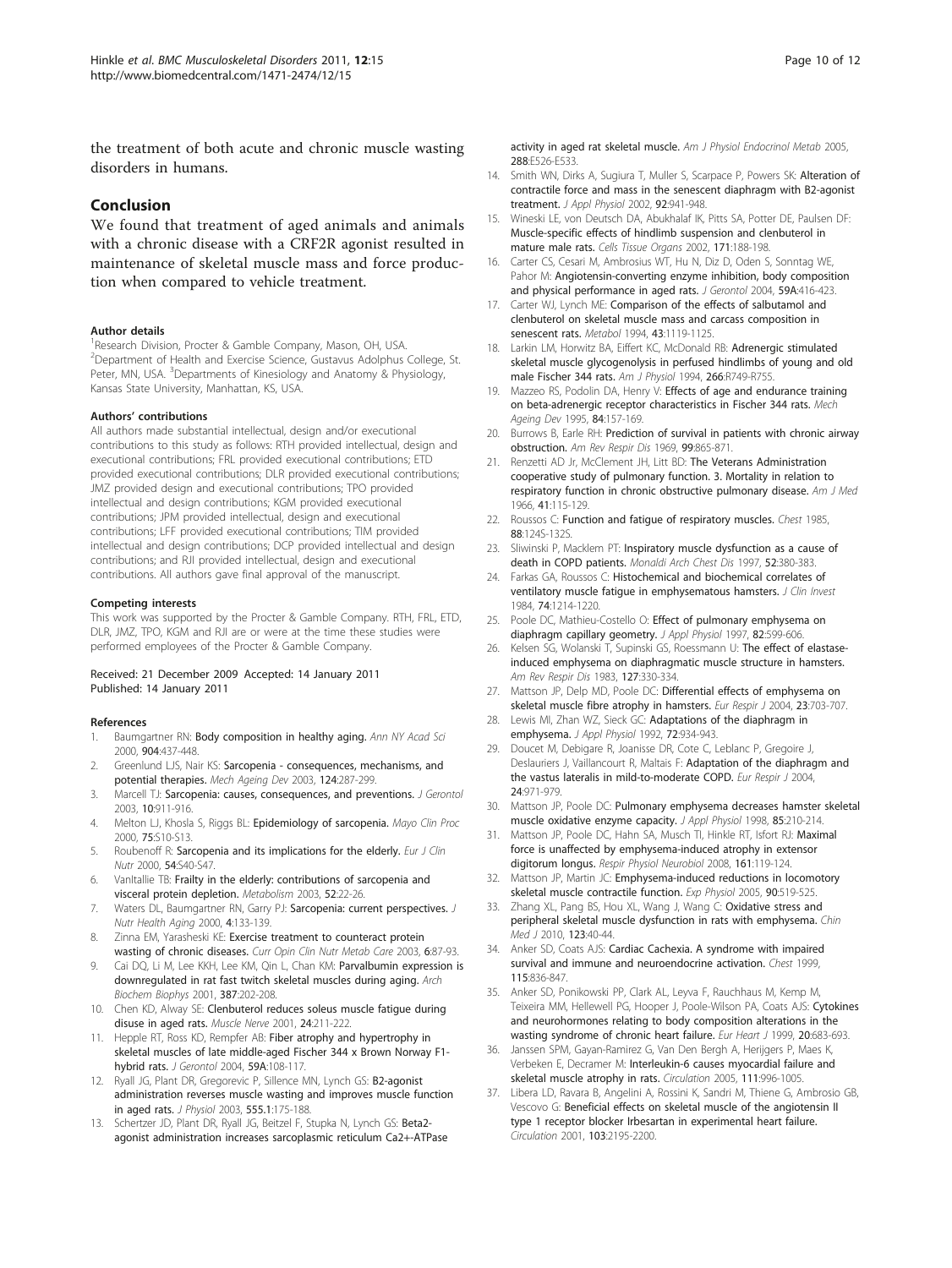- <span id="page-10-0"></span>38. Nagaya N, Uematsu M, Kojima M, Ikeda Y, Yoshihara F, Shimizu W, Hosoda H, Hirota Y, Ishida H, Mori H, Kangawa K: [Chronic administration](http://www.ncbi.nlm.nih.gov/pubmed/11560861?dopt=Abstract) [of ghrelin improves left ventricular dysfunction and attenuates](http://www.ncbi.nlm.nih.gov/pubmed/11560861?dopt=Abstract) [development of cardiac cachexia in rats with heart failure.](http://www.ncbi.nlm.nih.gov/pubmed/11560861?dopt=Abstract) Circulation 2001, 104:1430-1435.
- 39. Xu XB, Pang JJ, Cao JM, Ni C, Xu RK, Peng XZ, Yu XX, Guo S, Chen MC, Chen C: GH-releasing peptides improve cardiac dysfunction and cachexia dn suppress stress-related hormones and cardiomyocyte apoptosis in rats with heart failure. Am J Physiol Heart Circ Physiol 2005, 289:1643-1651.
- 40. Carvalho RF, Cicogna AC, Campos GE, De Assis JM, Padovani CR, Okashi MP, Pai-Silva MD: [Myosin heavy chain expression and atrophy in rat skeletal](http://www.ncbi.nlm.nih.gov/pubmed/14632634?dopt=Abstract) [muscle during transition from cardiac hypertrophy to heart failure.](http://www.ncbi.nlm.nih.gov/pubmed/14632634?dopt=Abstract) Int J Exp Pathol 2003, 84:201-206.
- 41. Carvalho RF, Cicogna AC, Campos GE, Lopes Fda S, Sugizaki MM, Nogueira CR, Pai-Silva MD: [Heart failure alters MyoD and MRF4](http://www.ncbi.nlm.nih.gov/pubmed/16709230?dopt=Abstract) [expression in rat skeletal muscle.](http://www.ncbi.nlm.nih.gov/pubmed/16709230?dopt=Abstract) Int J Exp Pathol 2006, 87:219-225.
- 42. Delp MD, Duan C, Mattson JP, Musch TI: [Changes in skeletal muscle](http://www.ncbi.nlm.nih.gov/pubmed/9338439?dopt=Abstract) [biochemistry and histology relative to fiber type in rats with heart](http://www.ncbi.nlm.nih.gov/pubmed/9338439?dopt=Abstract) [failure.](http://www.ncbi.nlm.nih.gov/pubmed/9338439?dopt=Abstract) J Appl Physiol 1997, 83:1291-1299.
- 43. Lunde PK, Dahlstedt AJ, Bruton JD, Lannergren J, Thoren P, Sejersted OM, Westerblad H: [Contraction and intracellular Ca2+ handling in isolated](http://www.ncbi.nlm.nih.gov/pubmed/11420307?dopt=Abstract) [skeletal muscle of rats with congestive heart failure.](http://www.ncbi.nlm.nih.gov/pubmed/11420307?dopt=Abstract) Circ Res 2001, 88:1299-1305.
- 44. Lunde PK, Verburg E, Eriksen M, Seiersted OM: Contractile properties of in situ perfused skeletal muscle from rats with congestive heart failure. J Physiol 2002, 540.2:571-580.
- 45. Simonini A, Long CS, Dudley GA, Yue P, McElhinny J, Massie BM: [Heart](http://www.ncbi.nlm.nih.gov/pubmed/8925560?dopt=Abstract) [failure in rats causes changes in skeletal muscle morphology and gene](http://www.ncbi.nlm.nih.gov/pubmed/8925560?dopt=Abstract) [expression that are not explained by reduced activity.](http://www.ncbi.nlm.nih.gov/pubmed/8925560?dopt=Abstract) Circ Res 1996, 79:128-136.
- 46. Hinkle RT, Donnelly E, Cody DB, Bauer MB, Isfort RJ: [Urocortin II treatment](http://www.ncbi.nlm.nih.gov/pubmed/12960070?dopt=Abstract) [reduces skeletal muscle mass and function loss during atrophy and](http://www.ncbi.nlm.nih.gov/pubmed/12960070?dopt=Abstract) [increases nonatrophying skeletal muscle mass and function.](http://www.ncbi.nlm.nih.gov/pubmed/12960070?dopt=Abstract) Endocrinology 2003, 144:4939-4946.
- 47. Hinkle RT, Donnelly E, Cody DB, Bauer MB, Sheldon RJ, Isfort RJ: Corticotropin releasing factor 2 receptor agonists reduce the denervation-induced loss of rat skeletal muscle mass and force and increase non-atrophying skeletal muscle mass and force. J Muscle Res Cell Motil 2005, 25:539-547.
- 48. Hinkle RT, Donnelly E, Cody DB, Samuelsson S, Lange JS, Bauer MB, Tarnopolsky M, Sheldon RJ, Coste SC, Tobar E, Stenzel-Poore MP, Isfort RJ: [Activation of the CRF2 receptor modulates skeletal muscle mass under](http://www.ncbi.nlm.nih.gov/pubmed/12959937?dopt=Abstract) [physiological and pathological conditions.](http://www.ncbi.nlm.nih.gov/pubmed/12959937?dopt=Abstract) Am J Physiol Endocrinol Metab 2003, 285:E889-E898.
- 49. Hall JE, Kaczor JJ, Hettinga BP, Isfort RJ, Tarnopolsky MA: [Effects of a CRF2R](http://www.ncbi.nlm.nih.gov/pubmed/17503504?dopt=Abstract) [agonist and exercise on mdx and wildtype skeletal muscle.](http://www.ncbi.nlm.nih.gov/pubmed/17503504?dopt=Abstract) Muscle Nerve 2007, 36:336-341.
- 50. Hinkle RT, Lefever FR, Dolan ET, Reichart DL, Dietrich JA, Gropp KE, Thacker RI, Demuth JP, Stevens PJ, Qu XA, Varbanov AR, Wang F, Isfort RJ: [Corticotrophin releasing factor 2 receptor agonist treatment significantly](http://www.ncbi.nlm.nih.gov/pubmed/17626629?dopt=Abstract) [slows disease progression in mdx mice.](http://www.ncbi.nlm.nih.gov/pubmed/17626629?dopt=Abstract) BMC Med 2007, 5:18.
- 51. Argiles JM, Figueras M, Ametller E, Fuster G, Olivan M, de Oliveira CC, Lopez-Soriano FJ, Isfort RJ, Busquets S: Effects [of CRF2R agonist on tumor](http://www.ncbi.nlm.nih.gov/pubmed/17912749?dopt=Abstract) [growth and cachexia in mice implanted with Lewis lung carcinoma](http://www.ncbi.nlm.nih.gov/pubmed/17912749?dopt=Abstract) [cells.](http://www.ncbi.nlm.nih.gov/pubmed/17912749?dopt=Abstract) Muscle Nerve 2008, 37:190-195.
- 52. Mazur AW, Wang F, Tscheiner M, Donnelly E, Isfort RJ: [Sauvagine analogs](http://www.ncbi.nlm.nih.gov/pubmed/15808919?dopt=Abstract) [selective for corticotropin releasing factor 2 receptor: effects of](http://www.ncbi.nlm.nih.gov/pubmed/15808919?dopt=Abstract) [substitutions at positions 35 and 39 on CRFR selectivity.](http://www.ncbi.nlm.nih.gov/pubmed/15808919?dopt=Abstract) Peptides 2005, 26:887-891.
- 53. Scherle W: [A simple method for volumetry of organs in quantitative](http://www.ncbi.nlm.nih.gov/pubmed/5530651?dopt=Abstract) [stereology.](http://www.ncbi.nlm.nih.gov/pubmed/5530651?dopt=Abstract) Mikroskopie 1970, 26:57-60.
- 54. Musch TI, Terrell JA: [Skeletal muscle blood flow abnormalities in rats with](http://www.ncbi.nlm.nih.gov/pubmed/1539701?dopt=Abstract) [a chronic myocardial infarction: rest and exercise.](http://www.ncbi.nlm.nih.gov/pubmed/1539701?dopt=Abstract) Am J Physiol 1992, 262: H411-H419.
- 55. Balagopal P, Schimke JC, Ades P, Adey D, Nair KS: [Age effect on transcript](http://www.ncbi.nlm.nih.gov/pubmed/11158921?dopt=Abstract) [levels and synthesis rate of muscle MHC and response to resistance](http://www.ncbi.nlm.nih.gov/pubmed/11158921?dopt=Abstract) [exercise.](http://www.ncbi.nlm.nih.gov/pubmed/11158921?dopt=Abstract) Am J Physiol Endocrinol Metab 2001, 280:E203-E208.
- 56. McKiernan S, Bua E, McGorray J, Aiken J: [Early-onset calorie restriction](http://www.ncbi.nlm.nih.gov/pubmed/14734642?dopt=Abstract) [conserves fiber number in aging rat skeletal muscle.](http://www.ncbi.nlm.nih.gov/pubmed/14734642?dopt=Abstract) FASEB J 2004, 18:580-581.
- 57. Cherniack RM: [The oxygen consumption and efficiency of the respiratory](http://www.ncbi.nlm.nih.gov/pubmed/13641399?dopt=Abstract) [muscles in health and emphysema.](http://www.ncbi.nlm.nih.gov/pubmed/13641399?dopt=Abstract) J Clin Invest 1959, 38:494-499.
- 58. Gosselink R, Troosters T, Decramer M: [Distribution of muscle weakness in](http://www.ncbi.nlm.nih.gov/pubmed/11144041?dopt=Abstract) [patients with stable chronic obstructive pulmonary disease.](http://www.ncbi.nlm.nih.gov/pubmed/11144041?dopt=Abstract) J Cardiopulm Rehabil 2000, 20:353-360.
- 59. Ishikawa S, Hayes JA: [Functional morphotometry of the diaphragm in](http://www.ncbi.nlm.nih.gov/pubmed/4715961?dopt=Abstract) [patients with chronic obstructive lung disease.](http://www.ncbi.nlm.nih.gov/pubmed/4715961?dopt=Abstract) Am Rev Respir Dis 1973, 108:135-138.
- Rochester DF, Braun NM: [Determinants of maximal inspiratory pressure in](http://www.ncbi.nlm.nih.gov/pubmed/4014871?dopt=Abstract) [chronic obstructive pulmonary disease.](http://www.ncbi.nlm.nih.gov/pubmed/4014871?dopt=Abstract) Am Rev Respir Dis 1985, 132:42-47.
- 61. Scott KW, Hoy J: [The cross sectional area of diaphragmatic muscle fibres](http://www.ncbi.nlm.nih.gov/pubmed/789835?dopt=Abstract) [in emphysema, measured by an automated image analysis system.](http://www.ncbi.nlm.nih.gov/pubmed/789835?dopt=Abstract) J Pathol 1976, 120:121-128.
- 62. Jayananda D: Medical intensive care, Chulalongkorn Hospital. Indications, interventions and outcomes. Chula Med J 1988, 32:155-164.
- 63. Brochard L, Mancebo J, Wysocki M, Lofaso F, Conti G, Rauss A, Simonneau G, Benito S, Gasparetto A, Lemaire F, Isabey D, Harf A: [Noninvasive ventilation for acute exacerbations of chronic obstructive](http://www.ncbi.nlm.nih.gov/pubmed/7651472?dopt=Abstract) [pulmonary disease.](http://www.ncbi.nlm.nih.gov/pubmed/7651472?dopt=Abstract) N Engl J Med 1995, 333:817-822
- 64. Plant PK, Owen JL, Elliott MW: [Early use of non-invasive ventilation for](http://www.ncbi.nlm.nih.gov/pubmed/10859037?dopt=Abstract) [acute exacerbations of chronic obstructive pulmonary disease on](http://www.ncbi.nlm.nih.gov/pubmed/10859037?dopt=Abstract) [general respiratory wards: a multicentre randomised controlled trial.](http://www.ncbi.nlm.nih.gov/pubmed/10859037?dopt=Abstract) Lancet 2000, 355:1931-1935.
- 65. Limthongkul S, Wongthim S, Udompanich V, Charoenlap P, Nuchprayoon CJ: [Mechanical and non-mechanical ventilation of](http://www.ncbi.nlm.nih.gov/pubmed/8228688?dopt=Abstract) [respiratory failure in chronic obstructive pulmonary disease.](http://www.ncbi.nlm.nih.gov/pubmed/8228688?dopt=Abstract) J Med Assoc Thai 1993, 76:1-8.
- 66. Conti G, De Blasi R, Pelaia P, Benito S, Rocco M, Antonelli M, Bufi M, Mattia C, Gasparetto A: [Early prediction of successful weaning during](http://www.ncbi.nlm.nih.gov/pubmed/1541097?dopt=Abstract) [pressure support ventilation in chronic obstructive pulmonary disease](http://www.ncbi.nlm.nih.gov/pubmed/1541097?dopt=Abstract) [patients.](http://www.ncbi.nlm.nih.gov/pubmed/1541097?dopt=Abstract) Crit Care Med 1992, 20:366-371.
- 67. Nava S, Rubini F, Zanotti E, Ambrosino N, Bruschi C, Vitacca M, Fracchia C, Rampulla C: [Survival and prediction of successful ventilator weaning in](http://www.ncbi.nlm.nih.gov/pubmed/7995395?dopt=Abstract) [COPD patients requiring mechanical ventilation for more than 21 days.](http://www.ncbi.nlm.nih.gov/pubmed/7995395?dopt=Abstract) Eur Respir J 1994, 7:1645-1652.
- 68. Pourriat JL, Lamberto C, Hoang PH, Fournier JL, Vasseur B: [Diaphragmatic](http://www.ncbi.nlm.nih.gov/pubmed/3769572?dopt=Abstract) [fatigue and breathing pattern during weaning from mechanical](http://www.ncbi.nlm.nih.gov/pubmed/3769572?dopt=Abstract) [ventilation in COPD patients.](http://www.ncbi.nlm.nih.gov/pubmed/3769572?dopt=Abstract) Chest 1986, 90:703-707.
- 69. Robriquet L, Georges H, Leroy O, Devos P, D'escrivan T, Guery B: [Predictors](http://www.ncbi.nlm.nih.gov/pubmed/16769465?dopt=Abstract) [of extubation failure in patients with chronic obstructive pulmonary](http://www.ncbi.nlm.nih.gov/pubmed/16769465?dopt=Abstract) [disease.](http://www.ncbi.nlm.nih.gov/pubmed/16769465?dopt=Abstract) J Crit Care 2006, 21:185-190.
- 70. Esteban A, Alia I, Ibanez J, Benito S, Tobin MJ: [Modes of mechanical](http://www.ncbi.nlm.nih.gov/pubmed/7924494?dopt=Abstract) [ventilation and weaning. A national survey of Spanish hospitals. The](http://www.ncbi.nlm.nih.gov/pubmed/7924494?dopt=Abstract) [Spanish Lung Failure Collaborative Group.](http://www.ncbi.nlm.nih.gov/pubmed/7924494?dopt=Abstract) Chest 1994, 106:1188-1193.
- 71. Lemaire F: [Difficult weaning.](http://www.ncbi.nlm.nih.gov/pubmed/8106681?dopt=Abstract) Intensive Care Med 1993, 19:S69-S73.
- 72. Powers SK, Shanely RA, Coombes JS, Koesterer TJ, McKenzie M, Van Gammeren D, Cicale M, Dodd SL: [Mechanical ventilation results in](http://www.ncbi.nlm.nih.gov/pubmed/11960933?dopt=Abstract) [progressive contractile dysfunction in the diaphragm.](http://www.ncbi.nlm.nih.gov/pubmed/11960933?dopt=Abstract) J Appl Physiol 2002, 92:1851-1858.
- 73. Tobin MJ, Laghi F, Jubran A: [Respiratory muscle dysfunction in](http://www.ncbi.nlm.nih.gov/pubmed/9543352?dopt=Abstract) [mechanically-ventilated patients.](http://www.ncbi.nlm.nih.gov/pubmed/9543352?dopt=Abstract) Mol Cell Biochem 1998, 179:87-98.
- 74. Murciano D, Boczkowski J, Lecocguic Y, Emili JM, Pariente R, Aubier M: [Tracheal occlusion pressure: a simple index to monitor respiratory](http://www.ncbi.nlm.nih.gov/pubmed/3369770?dopt=Abstract) [muscle fatigue during acute respiratory failure in patients with chronic](http://www.ncbi.nlm.nih.gov/pubmed/3369770?dopt=Abstract) [obstructive pulmonary disease.](http://www.ncbi.nlm.nih.gov/pubmed/3369770?dopt=Abstract) Ann Intern Med 1988, 108:800-805.
- 75. Yanos J, Wood LD, Davis K, Keamy M: [The effect of respiratory and lactic](http://www.ncbi.nlm.nih.gov/pubmed/8442595?dopt=Abstract) [acidosis on diaphragm function.](http://www.ncbi.nlm.nih.gov/pubmed/8442595?dopt=Abstract) Am Rev Respir Dis 1993, 147:616-619.
- 76. Le Bourdelles G, Viires N, Boczkowski J, Seta N, Pavlovic D, Aubier M: [Effects](http://www.ncbi.nlm.nih.gov/pubmed/8004310?dopt=Abstract) [of mechanical ventilation on diaphragmatic contractile properties in](http://www.ncbi.nlm.nih.gov/pubmed/8004310?dopt=Abstract) [rats.](http://www.ncbi.nlm.nih.gov/pubmed/8004310?dopt=Abstract) Am J Respir Crit Care Med 1994, 149:1539-1544.
- 77. Shanely RA, Zergeroglu MA, Lennon SL, Sugiura T, Yimlamai T, Enns D, Belcastro A, Powers SK: [Mechanical ventilation-induced diaphragmatic](http://www.ncbi.nlm.nih.gov/pubmed/12421745?dopt=Abstract) [atrophy is associated with oxidative injury and increased proteolytic](http://www.ncbi.nlm.nih.gov/pubmed/12421745?dopt=Abstract) [activity.](http://www.ncbi.nlm.nih.gov/pubmed/12421745?dopt=Abstract) Am J Respir Crit Care Med 2002, 166:1369-1374.
- 78. Shanely RA, Van Gammeren D, Deruisseau KC, Zergeroglu AM, McKenzie MJ, Yarasheski KE, Powers SK: Mechanical [ventilation depresses](http://www.ncbi.nlm.nih.gov/pubmed/15297271?dopt=Abstract) [protein synthesis in the rat diaphragm.](http://www.ncbi.nlm.nih.gov/pubmed/15297271?dopt=Abstract) Am J Respir Crit Care Med 2004, 170:994-999.
- 79. Li P, Waters RE, Redfern SI, Zhang M, Mao L, Annex BH, Yan Z: [Oxidative](http://www.ncbi.nlm.nih.gov/pubmed/17255328?dopt=Abstract) [phenotype protects myofibers from pathological insults induced by](http://www.ncbi.nlm.nih.gov/pubmed/17255328?dopt=Abstract) [chronic heart failure in mice.](http://www.ncbi.nlm.nih.gov/pubmed/17255328?dopt=Abstract) Am J Pathol 2007, 170:599-608.